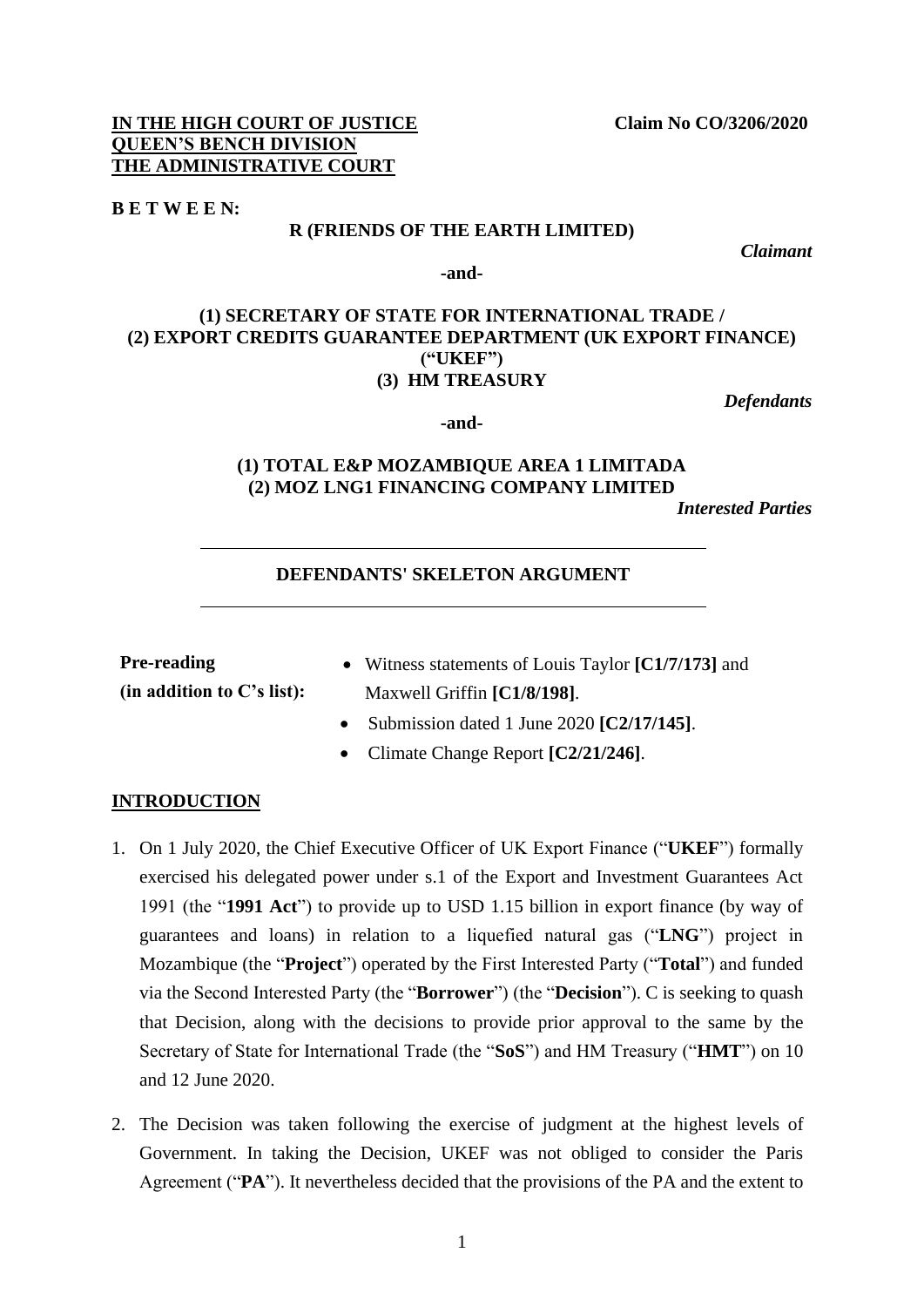which the Project was consistent with those would be considered: **[CB1/7/186/78] [CB1/8/217/56(a)]**. 1

- 3. To analyse that question, UKEF's in-house experts developed a framework for assessing the climate change impact of the Project. A dedicated climate change report ("**CCR**") was prepared by a cross-divisional team of specialists taking into account advice from an independent consultant (Wood Mackenzie Ltd, "**Wood Mackenzie**"): **[CB1/7/188/97]**. That was in addition to UKEF's usual Environmental, Social and Human Rights ("**ESHR**") report. The CCR is at **[CB2/21]**.
- 4. As part of the CCR, UKEF asked itself inter alia what was in Mozambique's nationally determined contribution plan under the PA ("**NDC**") (Q1), how the Project impacted Mozambique's NDC and other national climate strategies (Q11) and whether the Project contributed to fossil fuel transition/GHG emission reduction within Mozambique (Q10) or at an international level (Q14). It concluded that:
	- 4.1. Mozambique's NDC contained ambitious carbon emissions reduction estimates which were expressly conditional upon the provision of international financial assistance. Its NDC specifically referred to Mozambique's implementation of its 'Natural Gas Master Plan' as part of the mitigation measures it intended to take. That Plan expressly referred to the Project **[CB2/21/257-258]**.
	- 4.2. Whilst the Project would have a significant impact on Mozambique's GHG emissions, UKEF considered that it was nevertheless in alignment with Mozambique's NDC (and by extension its PA commitments). It sat within Mozambique's longer-term climate change plans which were designed to ensure strong social and economic stability **[CB2/21/256]**. The Project had capacity to bring economic benefits to the country which could then be used to contribute to achieving Mozambique's other stated goals: **[CB2/21/269-270]**.
	- 4.3. Providing support to the Project would therefore align with the UK Government's commitment under the PA to support developing countries respond to the challenges and opportunities of climate change (by implementing their NDCs) **[CB2/21/256]**.
	- 4.4. The Project would have a significant impact in climate change terms due to increased

<sup>&</sup>lt;sup>1</sup> For the avoidance of doubt, it is not common ground that the Defendants intended to exercise their powers in line with the PA (cf. CSkel §34). The authority cited at CSkel fn 28 (*Assange v Swedish Prosecution Authority* [2012] 2 AC 471) is an example of the common law principle of compatible construction but that principle is only available where the legislative provision being construed is ambiguous (see *Pitman v State of Trinidad and Tobago* [2018] AC 35 at §38). There is no debate over the meaning of the provisions of the 1991 Act.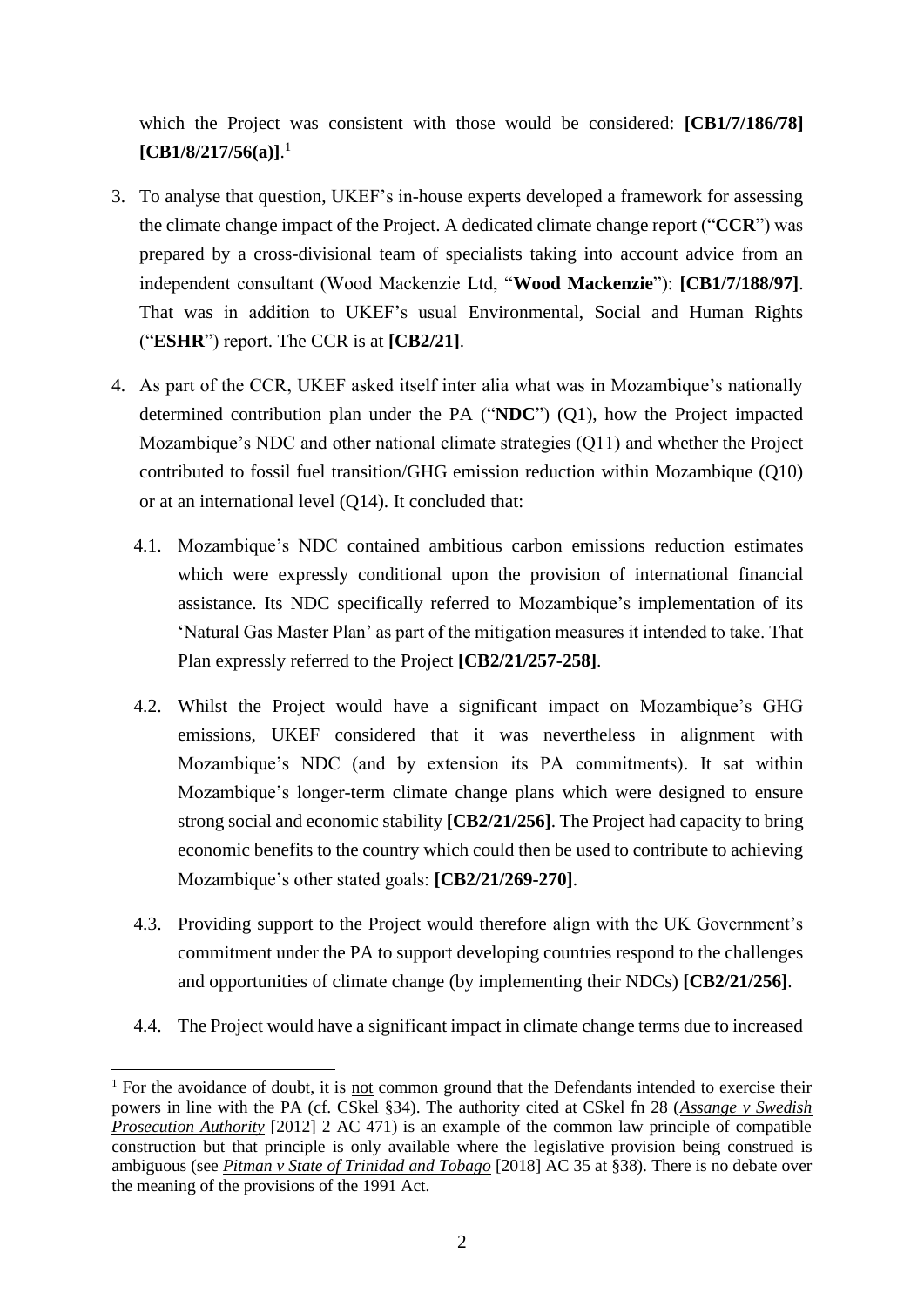GHG emissions but would contribute to the overall global energy mix for the transition to a low carbon future **[CB2/21/267, 275-277]**.

- 4.5. It was more likely than not that, over its operational life, the Project would at least result in some displacement of more polluting fossil fuels, leading to an overall net reduction in GHG emissions when compared with a counter-factual scenario **[CB2/21/272-275]**.
- 5. As set out in his submission to the Secretary of State and HMT, Louis Taylor (UKEF's Chief Executive) had specifically taken into account "*the Climate Change report setting out the significant impact that the project will have due to increased GHG emissions but also taking account of gas as part of the overall energy mix for the world's power transition for the foreseeable future"* **[CB2/17/153/56e]**.
- 6. However, it is important to note that the climate change impact of the Project was just one of many public interest issues considered and weighed in the balance, including:
	- 6.1. The benefit to UK businesses from the contracts supported by the export finance (the awarding of contracts worth hundreds of millions being made a condition of the financing, with further contracts being supported indirectly: see **[CB2/17/146/15- 21]**).
	- 6.2. The transformational economic benefits that would flow to Mozambique from the Project (the direct economic returns from the Project are expected to add USD 67 billion to Mozambique's GDP directly over 30 years, with even more accruing indirectly, having the "*potential to lift millions of Mozambicans out of poverty"*: see **[CB2/17/147/22-29] [CB2/7/11]** – see also [**CB2/19/268]** noting that Mozambique is one of the world's poorest and least developed countries).
	- 6.3. The fact that gas can act as a 'transition fuel', displacing the use of more polluting fossil fuels such as coal and oil (and, as a result, the continued support of the World Bank for upstream gas projects including the Project in exceptional circumstances: see **[CB2/17/149/35-35]**).
- 7. UKEF was not the only institution to support the Project. By the date of the Decision, the export credit agencies ("**ECAs**") of a number of countries along with the African Development Bank ("**AfDB**"), the World Bank and the IMF had all resolved to support the Project: **[CB1/7/178/27 and 185/68]**.
- 8. Ground 1A contends that UKEF erroneously concluded that its Decision was broadly consistent with the provisions of the PA. In response: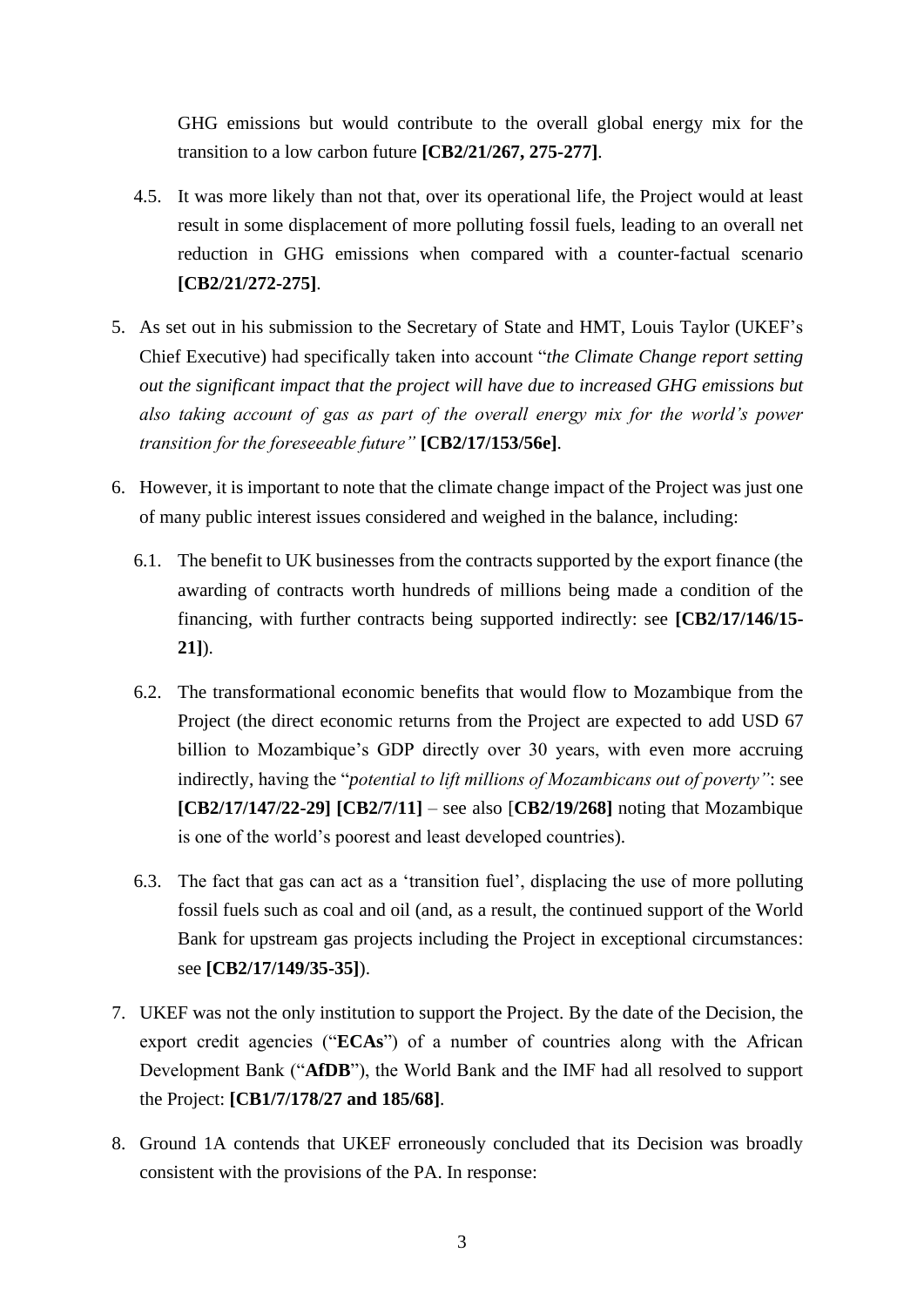- 8.1. The case-law is clear the correct question is whether UKEF's view was rational/tenable. The issue is not whether UKEF's view was correct in the Court's judgment. Further, the Court should refrain from being drawn into any enquiry as to whether the Project was consistent with Mozambique's PA obligations by reason of the foreign act of state doctrine. C cannot evade that doctrine by attempting to frame the issue as whether the Decision breached the UK's obligation to support Mozambique in complying with its NDC.
- 8.2. UKEF's view of the PA was plainly tenable (indeed, correct). C's case seeks to transform high-level aims and objectives into hard-edged prohibitions of individual decisions which might, considered in isolation, run counter to those same. The PA recognises that GHG emissions may get worse before they get better (particularly in developing countries where the competing aims of eradicating poverty and ensuring the country has the capacity to cope with the effects of climate change are key) and that the action to be taken is for national governments to decide.
- 9. Ground 1B alleges that UKEF made various errors in its assessment of the climate change impacts of the Project. There is nothing in the PA or UKEF's policies which compelled UKEF to undertake the kind of prescriptive, quantitative benchmark assessment alleged by C. The nature and intensity of UKEF's climate change enquiry falls to be judged against the standard of irrationality. Moreover, in context, there is a substantial margin to be afforded- especially given that UKEF was conducting a voluntary assessment using a novel, pioneering framework which involved predictive assessments having regard to technical and expert advice.

#### **LEGAL AND POLICY CONTEXT: EXPORT FINANCE DECISION-MAKING**

#### **Export and Investment Guarantees Act 1991 (the "1991 Act")**

10. The 1991 Act grants the Secretary of State a broad power to grant export finance, to be exercised through UKEF (s.13). She need only consider the finance "*conducive to supporting or developing (whether directly or indirectly) supplies or potential supplies"*  of UK goods and services abroad (s.1(1)), including exports already made (s.1A) and obtain the consent of HMT (s.4(2)).

#### **UKEF's ESHR Policy**

11. UKEF's statement of policy and practice on Environmental, Social and Human Rights due diligence and monitoring dated December 2018 (the "**ESHR Policy**") **[CB2/5/32]** did not mandate UKEF to consider the PA.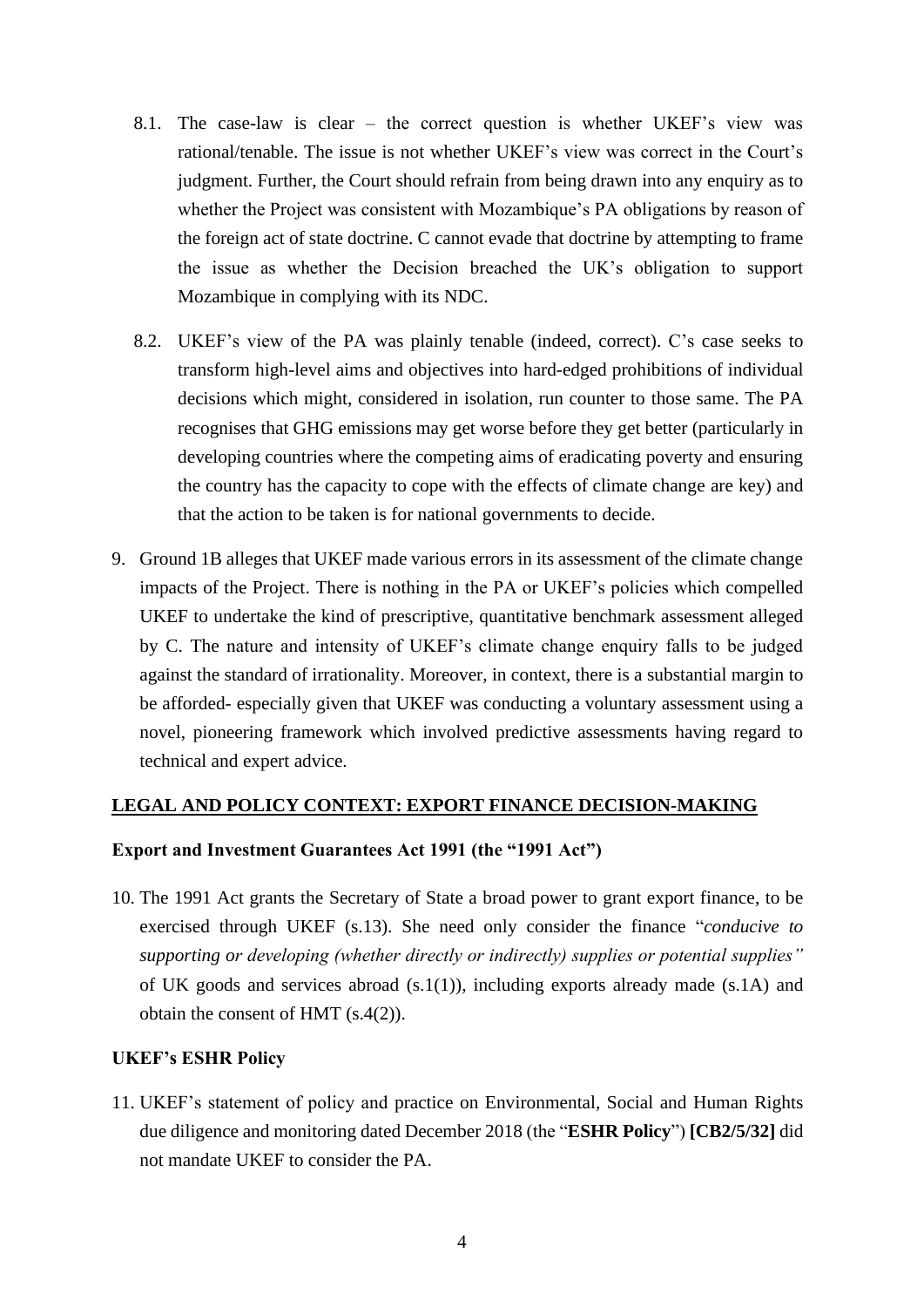- 12. The ESHR Policy §3 provides that UKEF will conduct due diligence in accordance with "*international agreements which apply to the operation of ECAs [export credit agencies]"*. This language captures the OECD Common Approaches which expressly applies to ECAs. It does not capture the PA which cannot sensibly be described as an agreement governing ECAs **[CB1/7/179/32]**. ESHR Policy §3 also provides that UKEF will comply with the requirements of the Equator Principles (the third version of which, "**EP3**", applied at the time of the Decision).
- 13. The OECD Common Approaches and EP3 in turn required UKEF to assess whether a project it was proposing to finance complied with host country laws and a list of certain expressly designated "*international standards"*: see §§13 and 21-26 of the OECD Common Approaches and Principle 3 of EP3. That list of designated international standards includes the International Finance Corporation of the World Bank Group's Performance Standards on Social and Environmental Sustainability (the "**IFC PS**") and the World Bank Group Environmental, Health and Safety Guidelines (the "**WB EHS Guidelines**"). But it does not (directly or indirectly) include the PA. The reference in recital 9 of the OECD Common Approaches to the United Nations Framework Convention on Climate Change ("**UNFCCC**") does not mean that the drafters thereby intended to ensure all ECAs benchmarked projects against the UNFCCC (still less the PA, cf. CSkel §35). Had this been the intention, the drafters would have referred to these treaties in §§21- 26.
- 14. The reference to whether projects comply with "*applicable local and relevant international laws"* in ESHR Policy §3 is not a hook to bring the PA into play (cf. CSkel §34). That language is intended to refer back to those international laws and standards expressly identified in the OECD Common Approaches and EP3 (as is clear from the preceding words "*In line with the OECD Common Approaches and Equator Principles..."*, which is a common refrain throughout the ESHR Policy).
- 15. The documents cited at CSkel §§8-9 and 11-13 all post-date the Decision and do not alter the policy position at the relevant time<sup>2</sup>. C accepts that the Green Finance Strategy cited at CSkel §10 applied to 'official development assistance' which did not encompass export finance **[SB/1576/Q8]**.

<sup>2</sup> With the exception of the statement from the EU Council in 2019 which merely "*encourages"*  multilateral development banks (not ECAs) to "*phase out"* financing of fossil fuel projects "*taking into account the sustainable development, and energy needs, including energy security, of partner countries*" (§8) thereby recognising that this would be a process which would need to balance competing objectives for certain countries.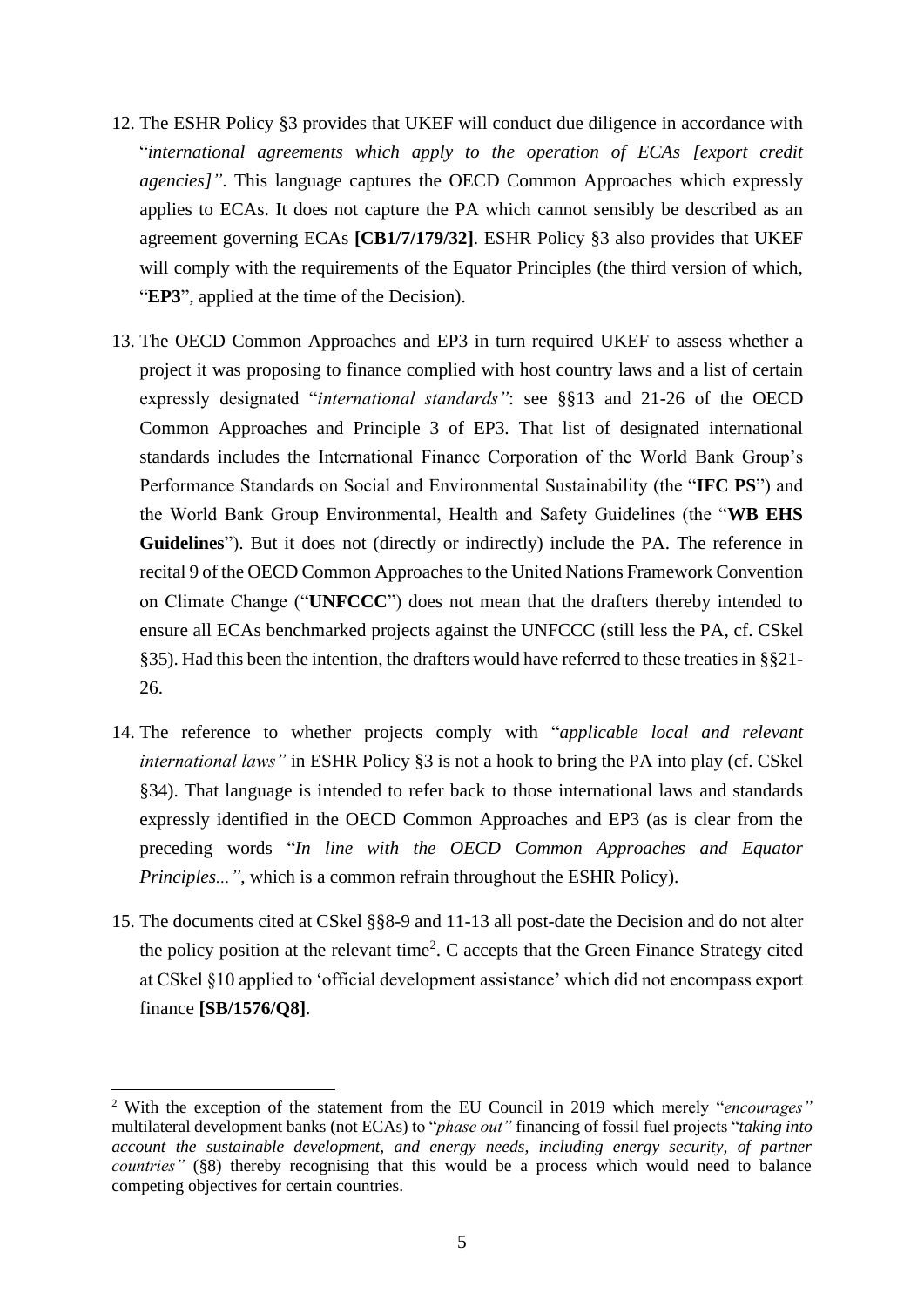## **The PA**

16. Article 2 PA declares three global aims and objectives which its provisions are designed to help achieve:

> *"1. This Agreement, in enhancing the implementation of the Convention, including its objective, aims to strengthen the global response to the threat of climate change, in the context of sustainable development and efforts to eradicate poverty, including by:*

- *(a) Holding the increase in the global average temperature to well below 2<sup>o</sup>C above pre-industrial levels and pursuing efforts to limit the temperature increase to 1.5<sup>o</sup>C above pre-industrial levels, recognizing that this would significantly reduce the risks and impact of climate change;*
- *(b) Increasing the ability to adapt to the adverse impacts of climate change and foster climate resilience and low greenhouse gas emissions development, in a manner that does not threaten food production; and*
- *(c) Making finance flows consistent with a pathway towards low greenhouse gas emissions and climate-resilient development.*

*2. This Agreement will be implemented to reflect equity and the principle of common but differentiated responsibilities and respective capabilities, in the light of different national circumstances."*

- 17. Article 3 is framed in terms of an obligation: "*As nationally determined contributions to the global response to climate change, all Parties are to undertake and communicate ambitious efforts as defined in Articles 4, 7, 9, 10, 11 and 13 with the view to achieving the purpose of this Agreement as set out in Article 2"*. Accordingly, the efforts to be undertaken are further elaborated in Articles 4, 7, 9, 10, 11 and 13.
- 18. Article 4(1) PA declares a further aim, namely that Parties "*aim to reach global peaking of greenhouse gas emissions as soon as possible, recognizing that peaking will take longer for developing country Parties, and to undertake rapid reductions thereafter ... so as to achieve a balance between anthropogenic emissions by sources and removals by sinks of greenhouse gases in the second half of this century, on the basis of equity and in the context of sustainable development and efforts to eradicate poverty"*.
- 19. The first sentence of Article 4(2) imposes a procedural obligation on each individual state to identify and communicate a set of nationally determined contributions which it "*intends to achieve".*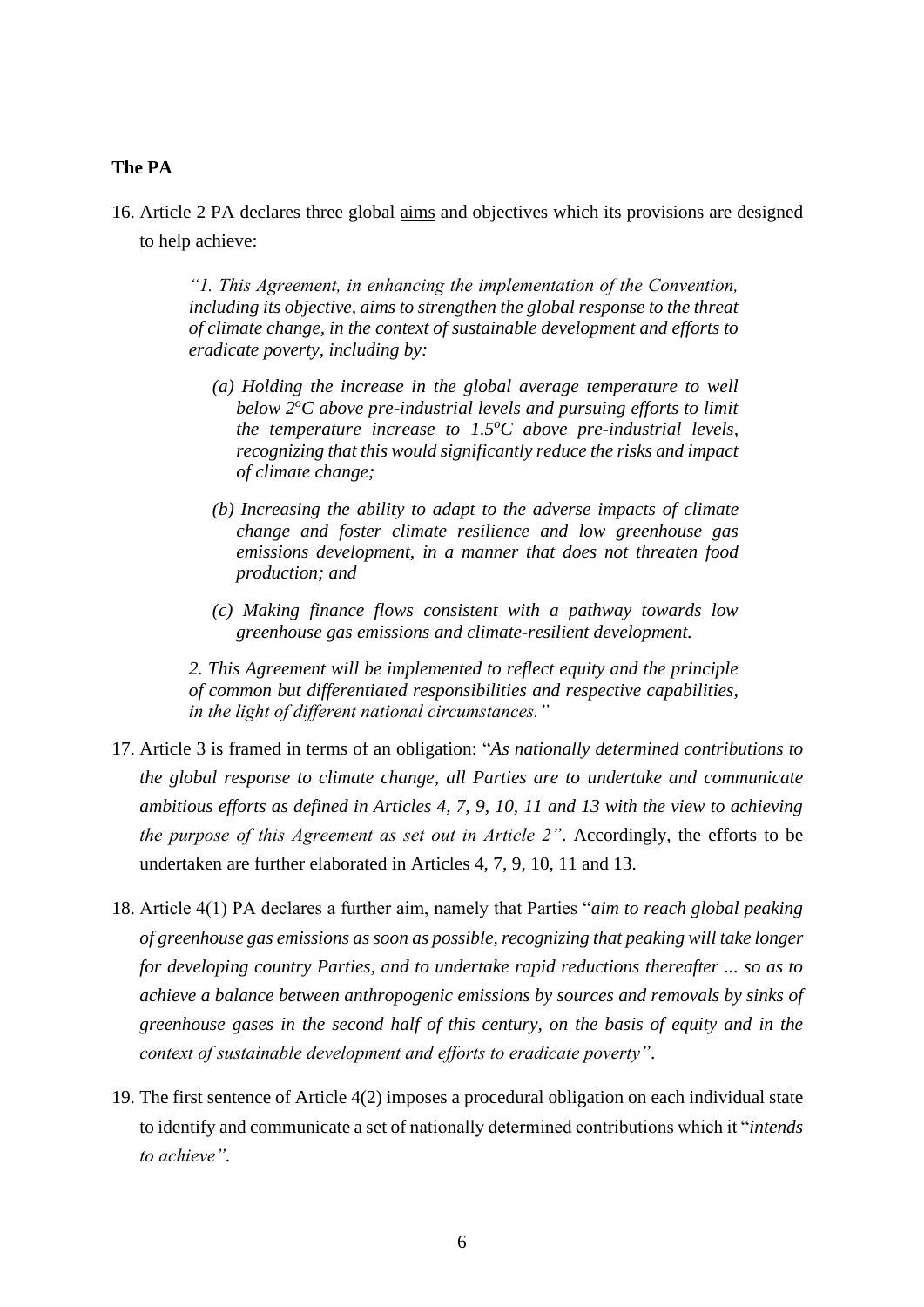- 20. The second sentence of Article 4(2) then imposes an obligation of action: "*Parties shall pursue domestic mitigation measures, with the aim of achieving the objectives of such [nationally determined] contributions"*.
- 21. Article 4(3) provides that each successive NDC should represent a progression and the state's "*highest possible ambition.... in light of different national circumstances"*. Article 4(4) provides that developed countries should adopt "*economy-wide absolute emission reduction targets"*, whilst developing countries are only "*encouraged to move over time towards economy-wide emission reduction or limitation targets in the light of different national circumstances"*. Article 4(6) provides that the least developed countries may communicate NDCs "*reflecting their special circumstances"*.
- 22. Article 4(5) provides that "*[s]upport shall be provided to developing country Parties for the implementation of this Article, in accordance with Articles 9, 10 and 11"*.
- 23. Article 7 is largely declarative of the "*global goal on adaptation"* and matters said to be recognised by the Parties. Adaptation is about strengthening the capacity and resilience of states to deal with the adverse effects of climate change. Article 7(9) provides that Parties "*shall, as appropriate, engage in adaptation planning processes and the implementation of actions"* (thus leaving the decision on what action to take to the states to decide "*as appropriate*"). Articles 7(10)-(11) impose another procedural obligation on parties to file and periodically update an "*adaptation communication, which may include its priorities, implementation and support needs, plan and actions, without creating any additional burden for developing country Parties"*. Article 7(13), mirroring Article 4(5), again says that support "*shall be provided to developing country Parties... in accordance with the provisions of Articles 9, 10 and 11"*.
- 24. Article 9(1) provides that "*Developed country Parties shall provide financial resources to assist developing country Parties with respect to both mitigation and adaptation in continuation of their existing obligations under the [UNFCCC]"*. Article 9(3) provides that "*developed country Parties should continue to take the lead in mobilizing climate finance.... through a variety of actions, including supporting country-driven strategies, and taking into account the needs and priorities of developing country Parties"*. Article 9(5)-(8) then provide for an exchange of information on "*projected levels of public financial resources to be provided to developing country Parties"*.
- 25. Article 10 provides that parties "*shall strengthen cooperative action on technology development and transfer"*.
- 26. Article 11(2) provides that capacity-building should be "*country-driven, based on and*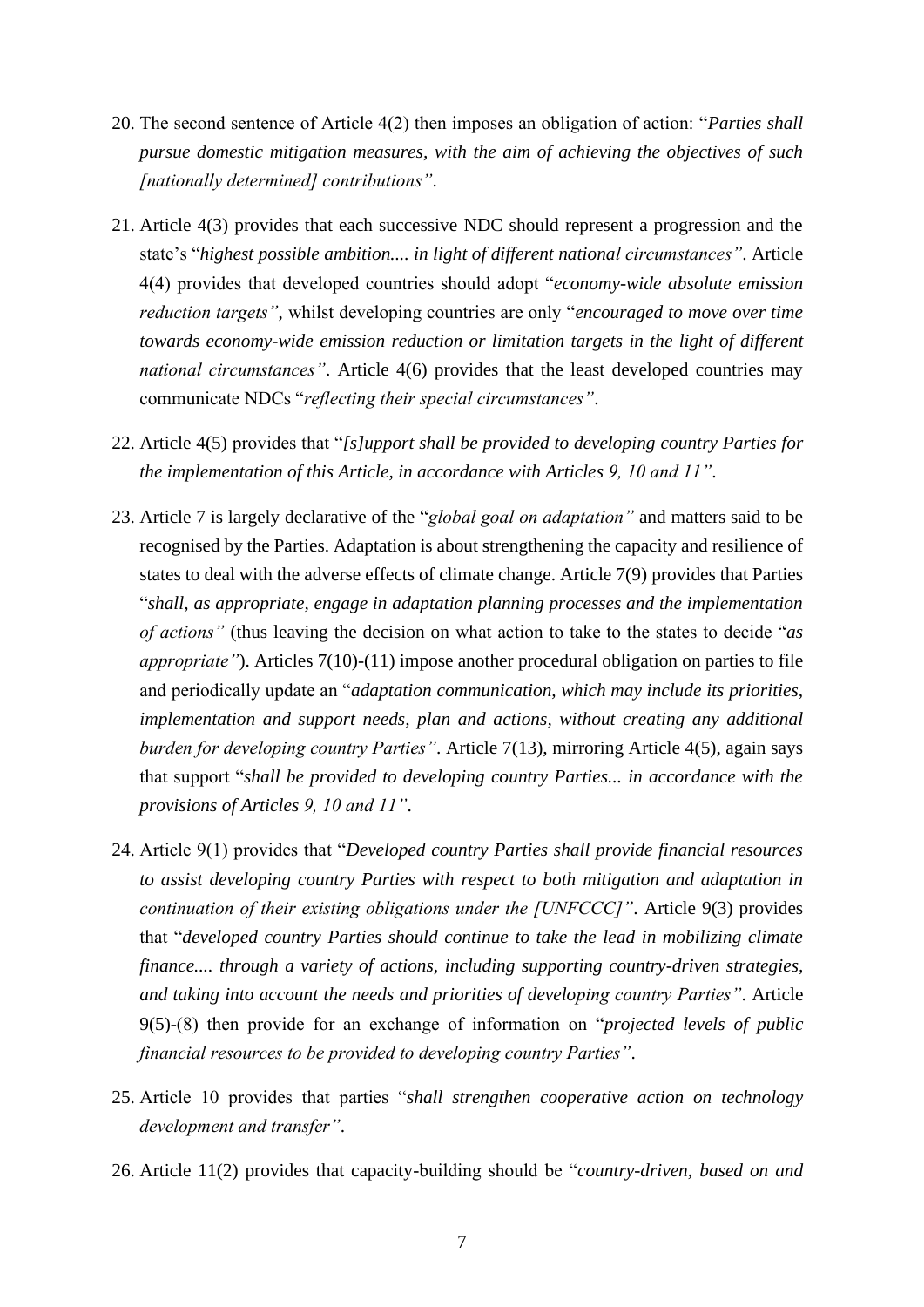*responsive to national needs, and foster country ownership of Parties, in particular, for developing country Parties"*. Article 11(3) provides that all Parties "*should cooperate to enhance the capacity of developing country Parties to implement this Agreement"*.

- 27. Articles 14 and 15 establish mechanisms to assist with monitoring compliance with the PA's objectives and provisions. Article 14 provides for a "*global stocktake*" to occur every 5 years by a "*Conference of the Parties"* the results of which shall inform the Parties' actions. Article 15 establishes a committee that shall be "*expert-based and facilitative in nature and function in a manner that is transparent, non-adversarial and non-punitive"* to "*facilitate implementation and promote compliance"* with the PA.
- 28. The following features of the PA are to be noted:
	- 28.1. The PA declares a set of agreed, global objectives but leaves it to the discretion of national states to determine what voluntary action or targets they will pursue "*in the light of different national circumstances"*, subject only to the 'ratcheting' requirement of increasingly progressive aims. As stated by the Divisional Court in *Spurrier v SSfT* [2020] PTSR 240 at §607, "*[i]t is clearly recognised on the face of the Paris Agreement that the assessment of the appropriate contribution will be complex and a matter of high level policy for the national government"*. There is no provision whereby the NDCs of individual states can be assessed as sufficient or compliant as against any particular benchmark. Rather, the sufficiency of cumulative efforts is designed to be assessed and communicated via 'global stocktakes'.
	- 28.2. The PA expressly recognises the unique challenges faced by developing countries, noting that peaking of GHG emissions will take them longer and that emission reductions need to occur in the context of efforts to eradicate poverty (Article 4(1)); that absolute emission reduction targets are not appropriate to demand of developing countries at this point in time in the way that they are for developed countries (Article 4(4)); and that the NDCs of developing countries will reflect their special circumstances (Article 4(6)).
	- 28.3. The PA contemplates that support will be provided to developing countries so as to implement Articles 4 and 7 (i.e. developing and taking measures with a view to achieving the goals or actions set out in their NDCs). That support is to be provided by the provision of financial resources (Article 9), cooperation on technology (Article 10) and cooperation on capacity-building (Article 11). But that obligation of support is framed at a high-level of abstraction. No minimum funding requirement is specified, and it is for the developing countries to determine and specify their objectives and priorities.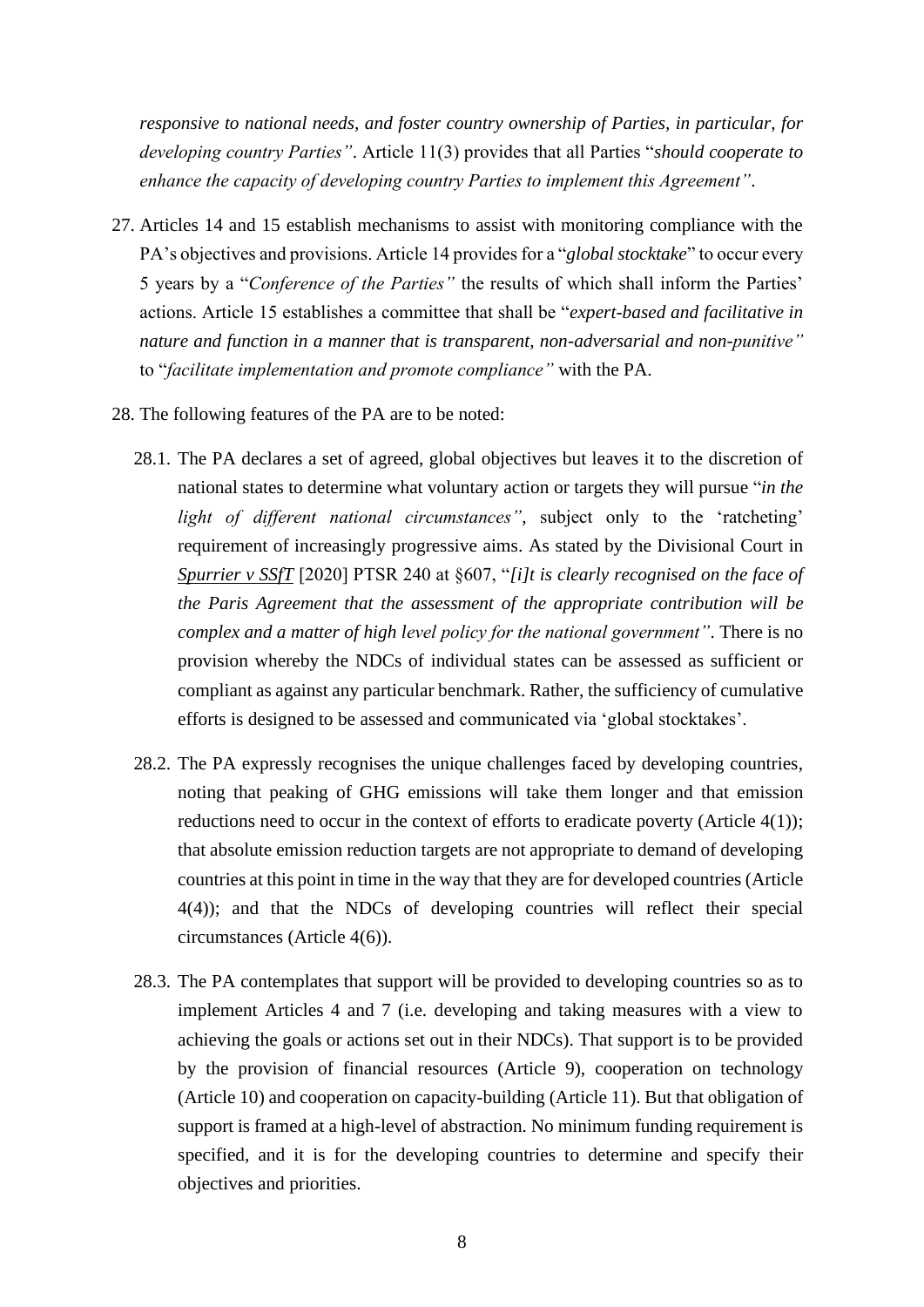- 29. The UK's specific obligations under the PA are given effect in domestic law, in that the carbon emission reduction target specified in s.1 and the carbon budgets under s.4 of the Climate Change Act 2008 meet (and, indeed, go beyond) the UK's obligation to take measures to adhere to the NDCs communicated on its behalf: *R (Friends of the Earth) v SSfT* [2021] 2 All ER 967 at §122 (and it was for that reason that the Secretary of State reached a rational view that the UK's obligations under the PA were sufficiently taken into account by virtue of having regard to 2008 Act: §132). C has not suggested that the Decision breaches the UK's obligations under the 2008 Act, as the Act is concerned only with emissions from UK sources:  $s.29(1)(a)$ ).
- 30. The scheme of the PA is further reflected in the Government's response to the Environmental Audit Committee report: "*the emissions released by UKEF supported projects overseas will be subject to the limitations imposed by the Nationally Determined Contributions agreed by host governments as part of their Paris Agreement commitments rather than any commitments made by the UK"* **[SB/344]**.

## **GROUND 1A: BREACH OF THE PA**

31. By Ground 1A, C argues that UKEF erred in law in concluding that its Decision to provide export finance in respect of the Project would be consistent with the UK's international law obligations under the PA. CSkel §§40-41 pleads two obligations (cf. the three slightly differently formulated obligations at ASFG §76 **[CB1/1/28]**) namely: (i) an obligation to "*make finance flows consistent with the low emissions pathway and sustainable development"* (although at §38a, C refers instead to "*climate resilient development"*) and (ii) an obligation to provide "*support for the implementation by developing country Parties ... of domestic mitigation measures to achieve the objectives of successive, increasingly ambitious NDCs adopted"*.

#### **Standard of review is tenability/reasonableness not correctness**

- 32. In relation to interpretation, the question is whether the interpretation adopted by Government was a tenable one. In relation to the application of relevant international standards to the facts of any particular case or context by Government, the standard is that of rationality. See especially:
	- 32.1. Lord Brown (with whom Lord Rodger agreed) in *R (Corner House) v Director of the Serious Fraud Office* [2008] UKHL 60, [2009] 1 AC 756 at §§64-68<sup>3</sup> ; and see Lloyd Jones J in *R (ICO Satellite Limited) v Office of Communications* [2010] EWHC 2010

<sup>3</sup> The judgment relying on "*International law in Domestic Courts: The Developing framework"* LQR (July 2008) Vol.124, page 388 (Philip Sales QC and Joanne Clement).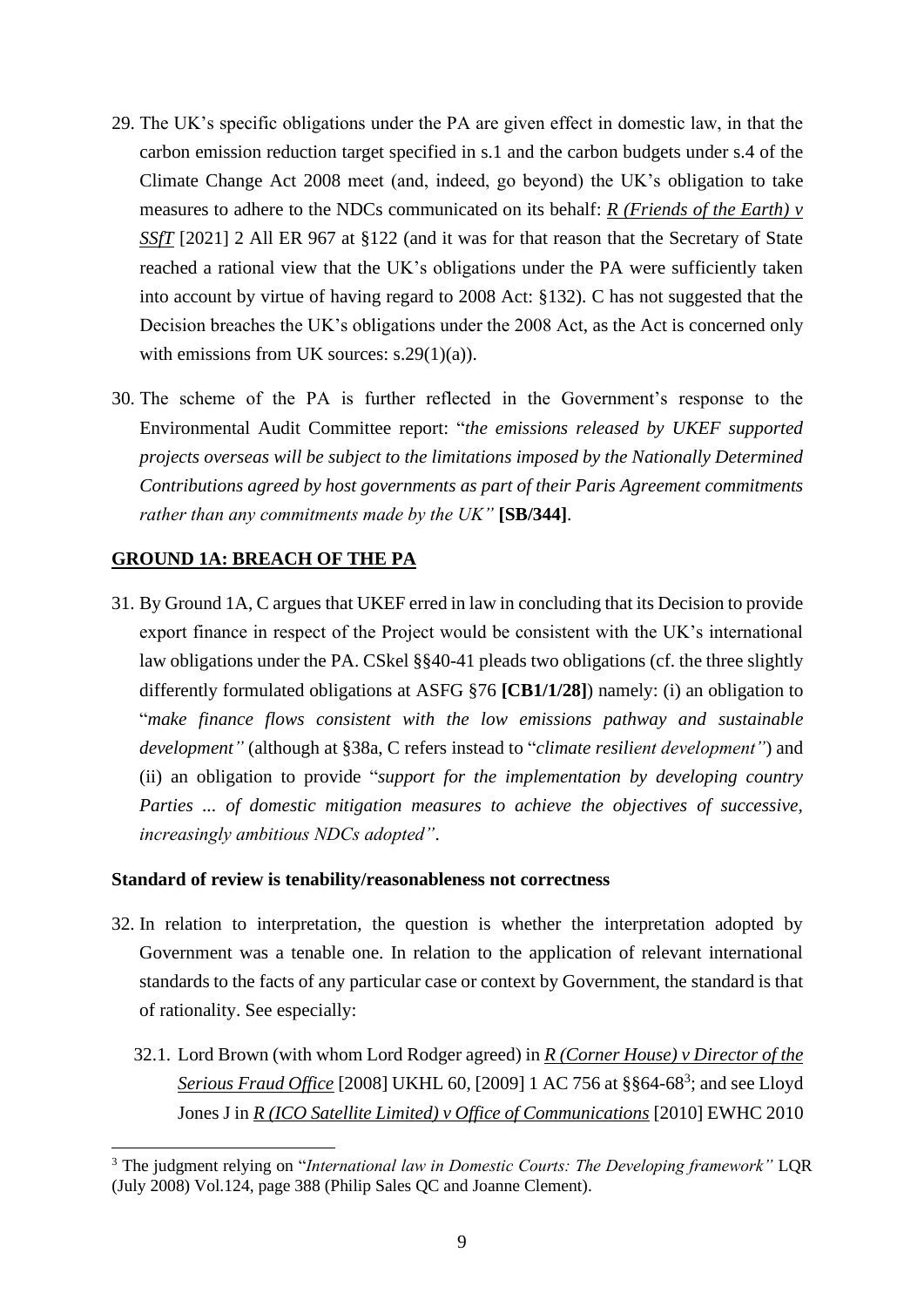(Admin) at §§88-95, a case concerning the interpretation of regulations published by the International Telecommunications Union which had been applied by Ofcom.

- 32.2. *Heathrow Airport Ltd v HM Treasury* [2021] EWCA Civ 783 at §§165-177. The Divisional Court held that where a provision of an unincorporated international treaty is properly justiciable (in the sense of it having been properly 'grounded' in domestic law and not subject to the foreign act of state doctrine), the applicable standard of review will be guided by "*whether there is anything about the [treaty] which makes it unsuited to adjudication ('intrinsic non-justiciability')"* (§§164-165). Relevant considerations would include "*the softness/hardness of the edges to the rule or provision in question"*, "*the extent to which the [treaty] is truly justiciable or is better characterised as a statement of political intent"* and "*the extent to which resolution of issues of interpretation are best achieved by negotiation and consensus building on the international plane"* (§166). Applying those factors to the case before it, the Court determined that it could interpret certain provisions of the General Agreement on Tariffs and Trade (GATT) for itself as they were "*closer to the prescriptive, hard edged, end of the scale",* were capable of being litigated and there was a copious body of guiding case law from the GATT Panels and the Appellate Body which had been cited by the parties (§174).
- 32.3. *R (Save Stonehenge World Heritage Site Limited) v SSfT* [2021] EWHC 2161. Holgate J held that if the treaty in question "*is simply being treated as a material consideration, rather than as an instrument with which a proposal must comply, the issue of whether a proposal is in conflict with the Convention is essentially a matter of judgement for the decision-maker, subject to review on grounds of irrationality"* (§215) and it "*should allow the executive a margin of appreciation on the meaning of the Convention and only interfere if the view taken is not "tenable" or is "unreasonable". This approach allows for the possibility that, so far as domestic courts are concerned, more than one interpretation, indeed a range, may be treated as "tenable". The issue is simply whether the decision-maker has adopted an interpretation falling within that range"* (§216).
- 33. The tenability standard was then specifically endorsed in respect of the PA in *R (Elliott-Smith) v Secretary of State for Business, Energy and Industrial Strategy* [2021] EWHC 1633 (Admin) at §55 per Dove J (rejecting the argument that the Government misunderstood and failed to take into account the need to act urgently under the PA when designing the UK Emissions Trading Scheme). Dove J was right to do so: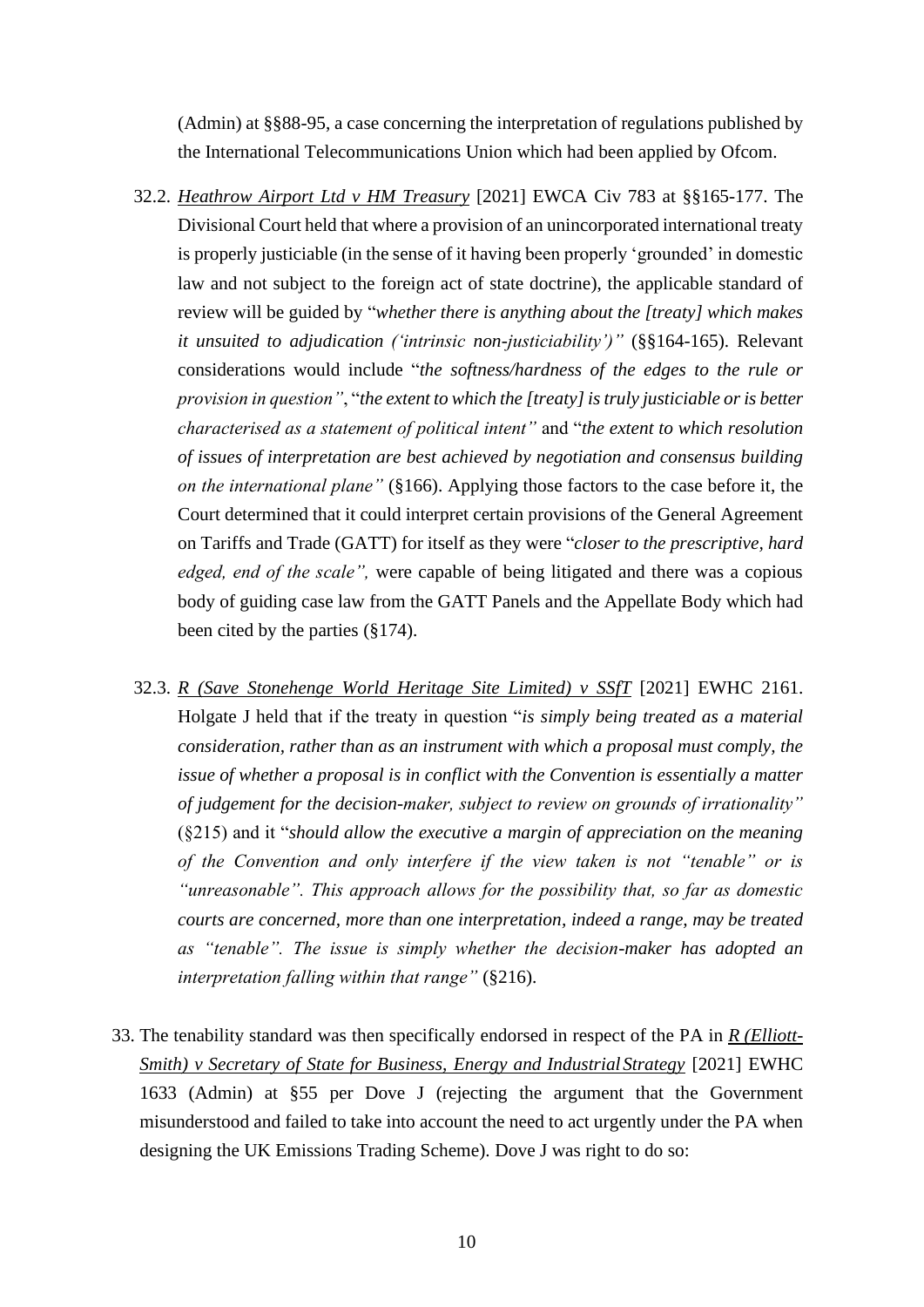- 33.1. The PA is best characterised as a treaty intended to be the subject of political discussion and consensus-building in the international sphere, rather than a treaty laying down precise obligations and prohibitions designed to be litigated.
- 33.2. Its provisions are often declarative of broadly framed aims, its obligations largely procedural (cf. the obligation to file and review NDCs) or otherwise so broadly framed as to provide no workable benchmark against which individual decisions can be assessed as compliant or in breach (cf. the obligation on developed countries to provide financial support to help developing countries pursue their NDCs). See by analogy the distinction between interpretation and application of policies (the latter being reviewable on rationality grounds only where the application of provisions requires an exercise of judgment): *R (Samuel Smith Old Brewery (Tadcaster)) v North Yorkshire County Council* [2020] 3 All ER 527 at §§21, 39-40.
- 33.3. That is reinforced by Articles 14 and 15 establishing a "*facilitative"* committee charged with promoting compliance in a "*non-adversarial and non-punitive"*  manner along with a "*global stocktake"* every 5 years (§27 above).
- 34. None of the cases cited in CSkel §§53-61 are authority for the proposition that once a question of international law is justiciable, the standard of review is correctness:
	- 34.1. *R v SSHD ex p Launder* [1997] 1 WLR 839 and *R v DPP ex p Kebilene* [2000] 2 AC 326 merely serve to illustrate the distinction drawn in cases like *Heathrow*. Each concerned the (then unincorporated) ECHR, a treaty whose provisions were explicitly designed to be litigated in adversarial legal proceedings. In *Launder* there was no issue between the parties as to the interpretation of the relevant articles whilst in *Kebilene* there was a body of ECHR jurisprudence on which the court could draw to resolve the issue. Further, each case concerned decisions allegedly affecting fundamental human rights of the individual claimants. These cases were exceptions to the general rule (see *Corner House* at §44 per Lord Bingham and §66 per Lord Brown).
	- 34.2. *Heathrow* §§164 and 169-177 concerned the prior question of whether the international law issue is justiciable in the sense that it can be considered by a domestic court at all. At §164, Green LJ notes that the 'intrinsic justiciability' of the provision in question is less critical to justiciability precisely because "*it can be taken into account in applying the flexible tenability test which arises only in relation to a*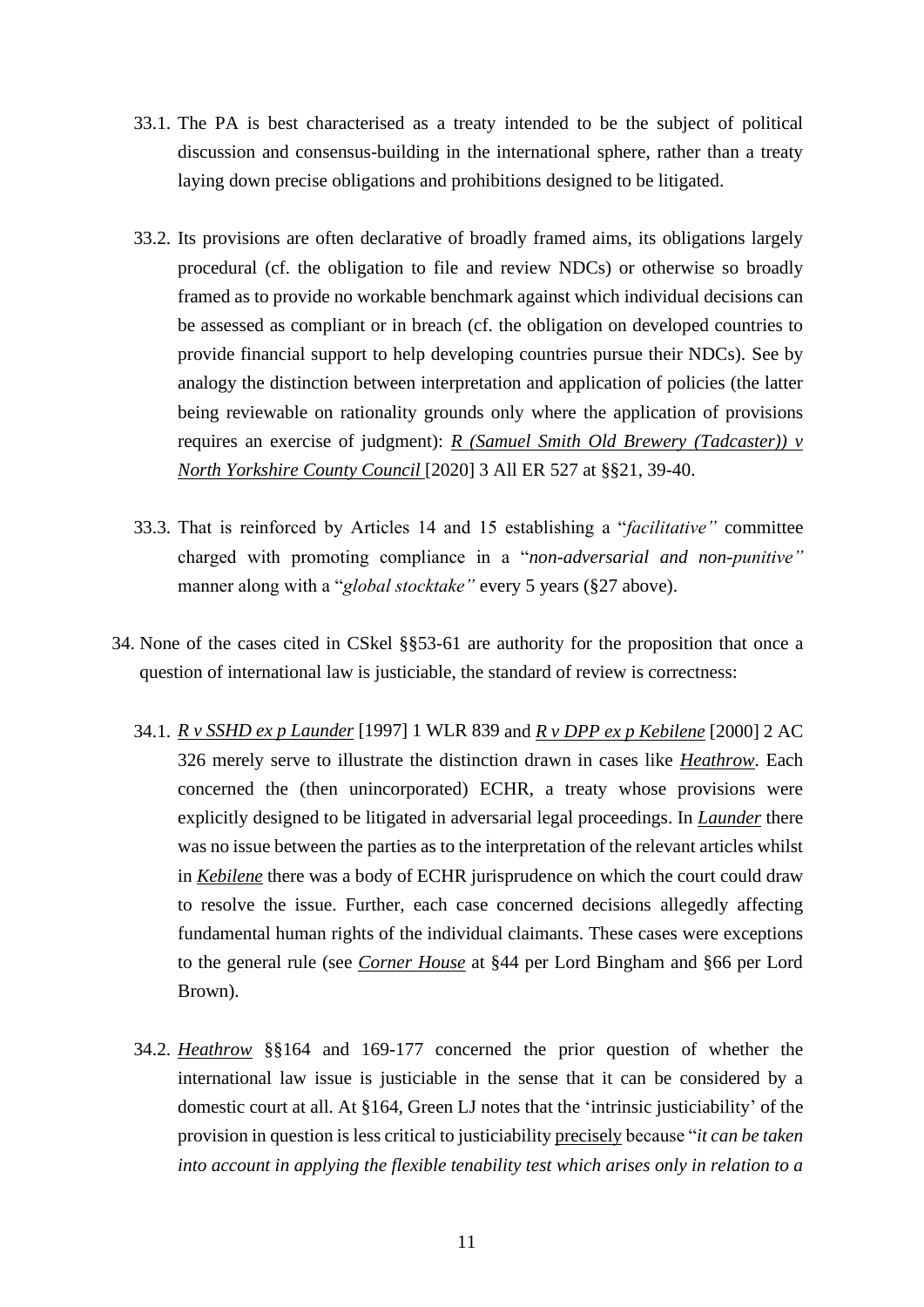*measure which is justiciable... and which enables the court to adjust the test for reviewability accordingly"*.

- 34.3. *Benkharbouche v Embassy of the Republic of Sudan* [2019] AC 777 was about whether a statutory provision was incompatible with the (clearly justiciable) rights conferred by Article 6 ECHR. That turned on whether those Article 6 rights were effectively disapplied by a supervening principle of customary international law. The Supreme Court did not disapprove of the "*tenable view"* approach in other types of cases because it was not necessary for it to do so. On the contrary, Lord Sumption expressly noted (§35) that: "*[t]here are circumstances in which an English court considering the international law obligations of the United Kingdom may properly limit itself to asking whether the United Kingdom has acted on a 'tenable' view of those obligations.*" See also *Heathrow* at §§146-147 distinguishing those cases in which customary international law can be indirectly invoked and adjudicated upon in the domestic courts.
- 34.4. *Kuwait Airways Corporation v Iraqi Airways Co.* [2002] 2 AC 883 is a case in which the public policy exception to the foreign act of state rule applied and demanded that the court recognise an international law breach. The offending Iraqi law was a clear, determined and serious breach of Article 2(4) of the UN Charter which Lord Steyn noted had the character of *jus cogens* (§114). See the discussion of this case in *Belhaj v Straw* [2017] AC 964 at §§153-154 per Lord Neuberger and §255-257 per Lord Sumption.
- 34.5. *A v SSHD* [2005] 2 AC 68 and *R (European Roma Rights Centre) v Immigration Officer* [2005] 2 AC 1 were cases in which provisions of international law were considered either as aides to the construction of domestic law rights arising under incorporated international treaties or in their own right because it was said that they formed part of domestic law either via incorporation or otherwise formed part of the common law.
- 35. No assistance is to be gained from the foreign judgments cited at CSkel §59(e). These are cases in which the objectives set out in international climate change agreements were considered in broad terms by the relevant courts as aides to the interpretation of domestic law rights arising under their respective national laws, the ECHR and/or EU law.

#### **Obligation to "make finance flows consistent with low emissions pathway"**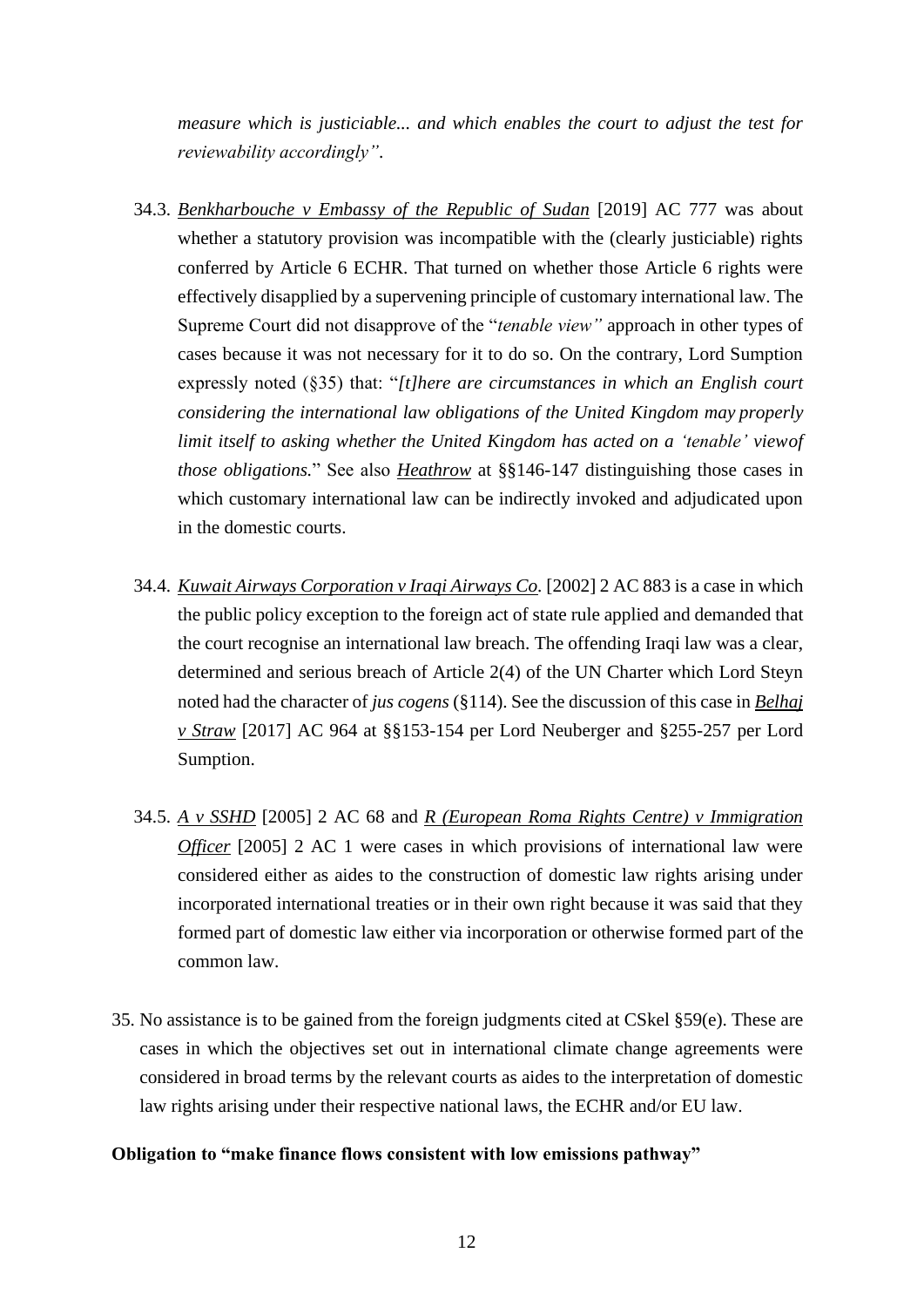- 36. C's arguments distort the language of the PA and seeks to transform broad objectives into hard-edged prohibitions. C argues that the PA requires the UK to make finance flows consistent with a low emissions pathway; that this obligation arises from Articles  $2(1)(c)$ and 3(1); and that this prohibits the funding of projects which (viewed in isolation) might hinder rather than help the achievement of the global temperature objective defined in Article 2(1)(a). See CSkel §40, 46.
- 37. Properly interpreted, Article 2(1)(c) PA declares a broad aim that national states will make finance flows consistent with a low emissions pathway. C impermissibly seeks to transform a broadly defined objective into a specific prohibition. That interpretation of Article  $2(1)(c)$  is inconsistent with the PA's 'bottom-up' approach of requiring voluntary commitments to be communicated in with a broadly defined obligation to take "*domestic mitigation measures, with the aim of achieving the objectives"* set out in those NDCs (§§19-20 above). The need for a purposive construction under the Vienna Convention cannot be taken too far – the Court's task remains one of interpreting the written document to which the contracting states have committed themselves (see *A v SSHD* at §18 per Lord Bingham).
- 38. Article 3(1) provides no further assistance to C. That only reiterates the fact that the obligation on states is to undertake those efforts which are further specified in Articles 4, 7, 9, 10, 11 and 13 (§17 above). The principal efforts are to communicate NDCs and to undertake measures with a view to achieving the objectives set out therein.
- 39. Even if Articles 2(1) and 3(1) could be interpreted as imposing some freestanding obligation to take efforts to achieve the goal of making all finance flows consistent with a low emissions pathway, that does not mean it contains an implied prohibition on the provision of export finance in respect of any project which (viewed in isolation) might increase GHG emissions. Again, this interpretation is inconsistent with the drafting of the PA viewed as a whole, which recognises that emissions may get worse before they get better (i.e. peak later) particularly because of the competing demands on developing countries to eradicate poverty and ensure their economies are resilient in the face of adverse climate changes impacts (§28.2 above). Considering consistency with the PA is not a quantitative or numerical exercise.
- 40. Accordingly, UKEF's CCR did not err in law by failing to recognise some alleged prohibition on the financing of any project which might (when viewed in isolation) increase GHG emissions or hinder achievement of the global long-term temperature goal. On the contrary, the understanding of the CCR team and Mr Taylor that the PA's broad objectives left room for consideration of fossil fuel projects which might nevertheless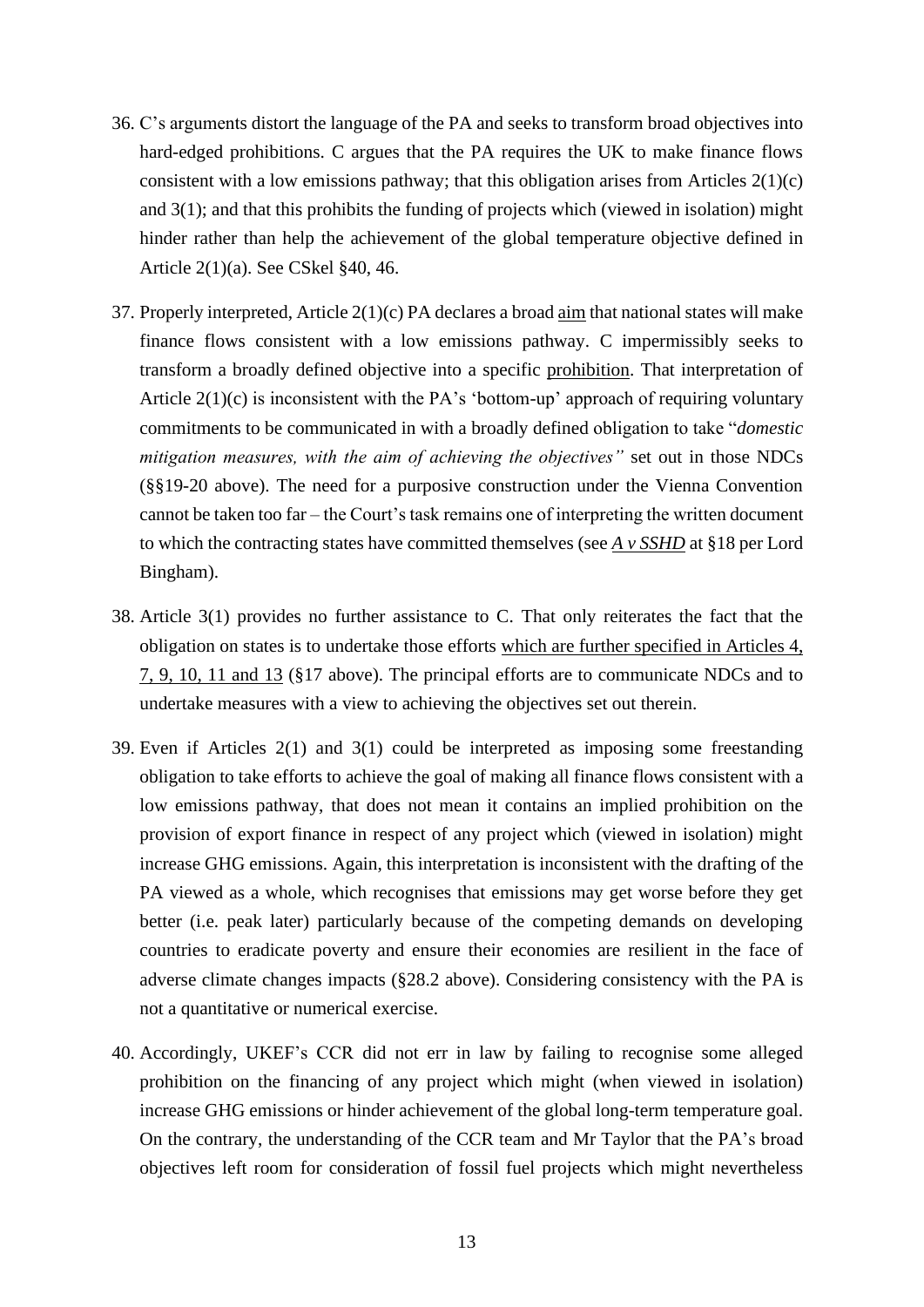bring important economic benefits to a developing country, particularly given LNG is a less polluting form of fossil fuel and is expected to form part of the global energy mix for a transition to a low carbon future, was not merely plainly tenable but correct.

- 41. Further and in any event, C is wrong to assert that the CCR erred because it considered a *"non-PA consistent pathway (2 °C rather than 1.5 °C)"* (CSkel §46a). The long-term temperature goal in Article 2(1)(a) of the PA is to hold the increase in temperature to well below 2 °C and pursue efforts to limit the increase to 1.5 °C. The CCR correctly noted both aspects of the long-term temperature goal: **[CB2/21/276]**. There is no basis for the proposition that the PA's temperature goal requires there to be no new gas production in the future, having regard to the analysis of the International Energy Agency on this point which analysis adopted *"well below 2 °C"*: **[CB1/8/227/92-95]**. It is also noted that Professor Anderson and his colleagues had calculated emissions budgets by reference to a likely chance of achieving 2 °C: **[CB1/4/130/11]**.
- 42. As regards UKEF's conclusion about the displacement capacity of the Project and its overall impact on GHG emissions, it is important to read the CCR's conclusions on this in full when considering rationality:
	- 42.1. The CCR considered whether the Project was likely to lead to a net reduction or increase in global GHG emissions through a scenario analysis. UKEF articulated and considered 'best', 'worst' and 'mid' case scenarios from the standpoint of assessing whether the LNG produced by the Project could replace/displace more polluting fossil fuels (such as coal or oil). UKEF considered the mid-case scenario to be more likely and that "*a combination of replacement and displacement of coal and oil power generation will lead to a net reduction in future GHG emissions when compared with fossil fuel alternatives*" (underline added) **[CB2/21/274-275]**. The risk that the Project may displace some renewable energy production was taken into account: **[CB2/21/276]**.
	- 42.2. C focuses upon the drafting of Ds' DGD and in particular the phrase "*it was concluded that the net effect would be a decrease in future GHG emissions"*. But it is crucial to read the CCR in full as it explains the counterfactual being adopted. The CCR still described the Project's impact on Mozambique's emissions as being "*significant"* **[CB2/21/270]** but explained why that impact was nevertheless consistent with the PA objectives and Mozambique's NDC. That was clearly understood by Mr Taylor who framed his 1 June Submission in similar terms (§5 above).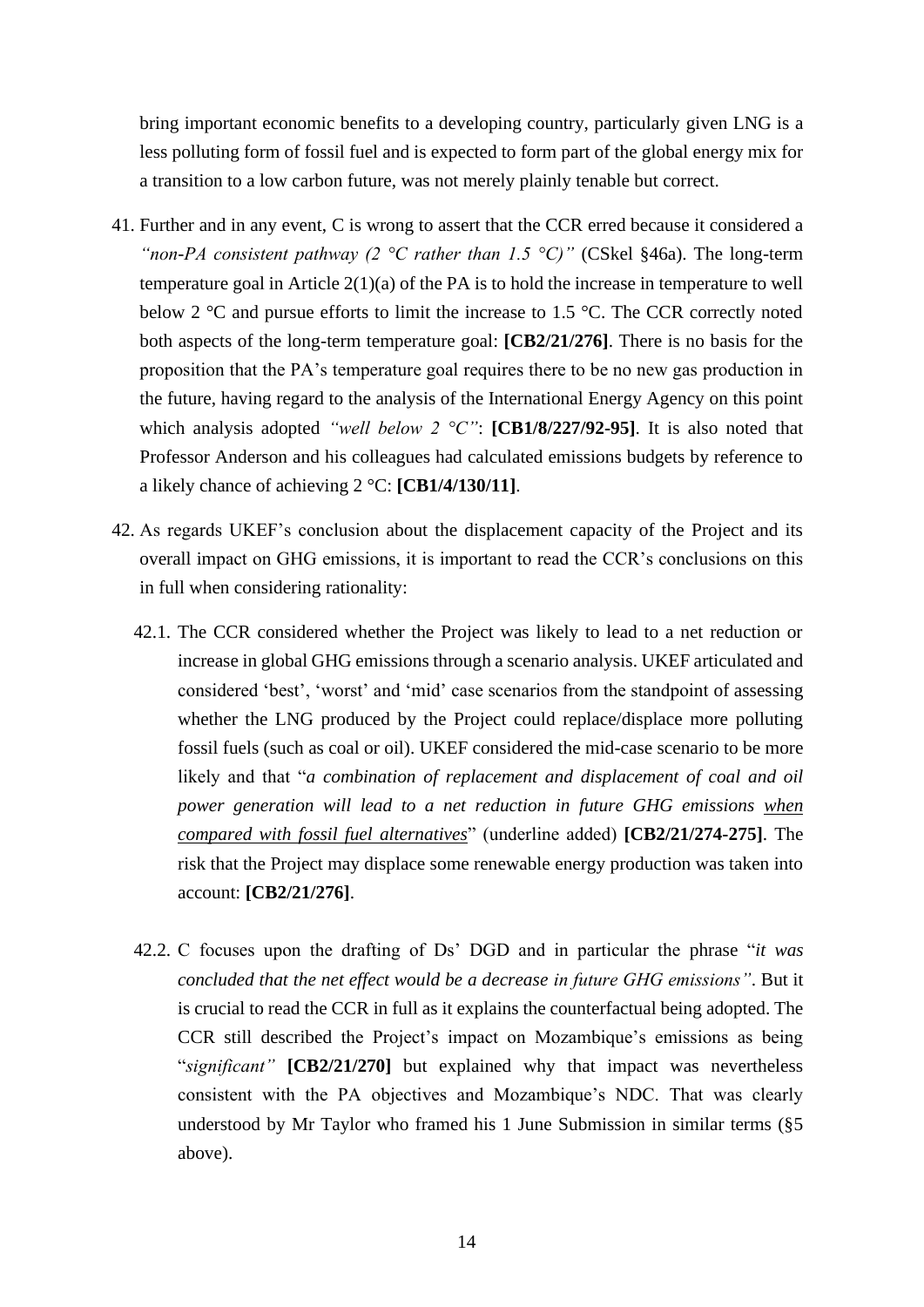42.3. The suggestion that UKEF then erred in law in conducting this scenario analysis because there was no rational evidence base for its conclusions is addressed further under Ground 1B at §78 below.

#### **Obligation to support Mozambique in complying with its current/future NDCs**

#### *Foreign act of state doctrine*

- 43. C argues that the Decision breached the UK's obligation "*to assist Mozambique as a developing country Party to meet and augment its climate change ambitions"* because financing the Project will make it impossible for Mozambique to meet its current NDC or any future augmented NDCs (CSkel §§38, 44, 47). Assessment of that argument will necessarily entail this Court being drawn into determining whether projects within the territory of a foreign state mean that state will be in breach of its own international law obligations. That is impermissible pursuant to the foreign act of state doctrine. See *Belhaj* at §123 per Lord Neuberger articulating the 'third rule' of the doctrine; and *Al Maktoum v Al Hussein* [2020] EWHC 2883 (Fam) at §§48-65 considering the third rule (which analysis was upheld on appeal: [2021] EWCA Civ 129). C is inviting the Court to enquire into whether Mozambique, in its capacity as a sovereign state, will breach obligations allegedly arising on the international plane pursuant to a treaty which expressly envisages dispute resolution via facilitative inter-state consensus. This is not a case involving an alleged infringement of an individual's fundamental human rights or some *jus cogens* norm of international law which it would be contrary to English public policy to ignore.
- 44. The doctrine is not circumvented by C's attempts to frame the enquiry as being one of the UK's obligation to support Mozambique in complying with its own obligations. See *Ukraine v The Law Debenture Trust Corporation PLC* [2019] QB 1121 at §§155, 161-163 (whether or not there is a 'domestic legal foothold' is only the first stage of the enquiry) and *R (Khan) v Secretary of State for Foreign and Commonwealth Affairs* [2014] 1 WLR 872 at §25 and 36-37 (what matters is what enquiry would be conducted in substance and how it would be perceived).

#### *No error of law*

- 45. In any event, UKEF did not err in law in considering its obligation to support Mozambique.
- 46. C argues that Article 4(5) imposes an obligation on the UK to support Mozambique to achieve the goals set out in its existing and future NDCs; that this entailed a prohibition against financing any project which might significantly increase Mozambique's GHG emissions beyond the emission reduction targets set out in its current NDC; and that this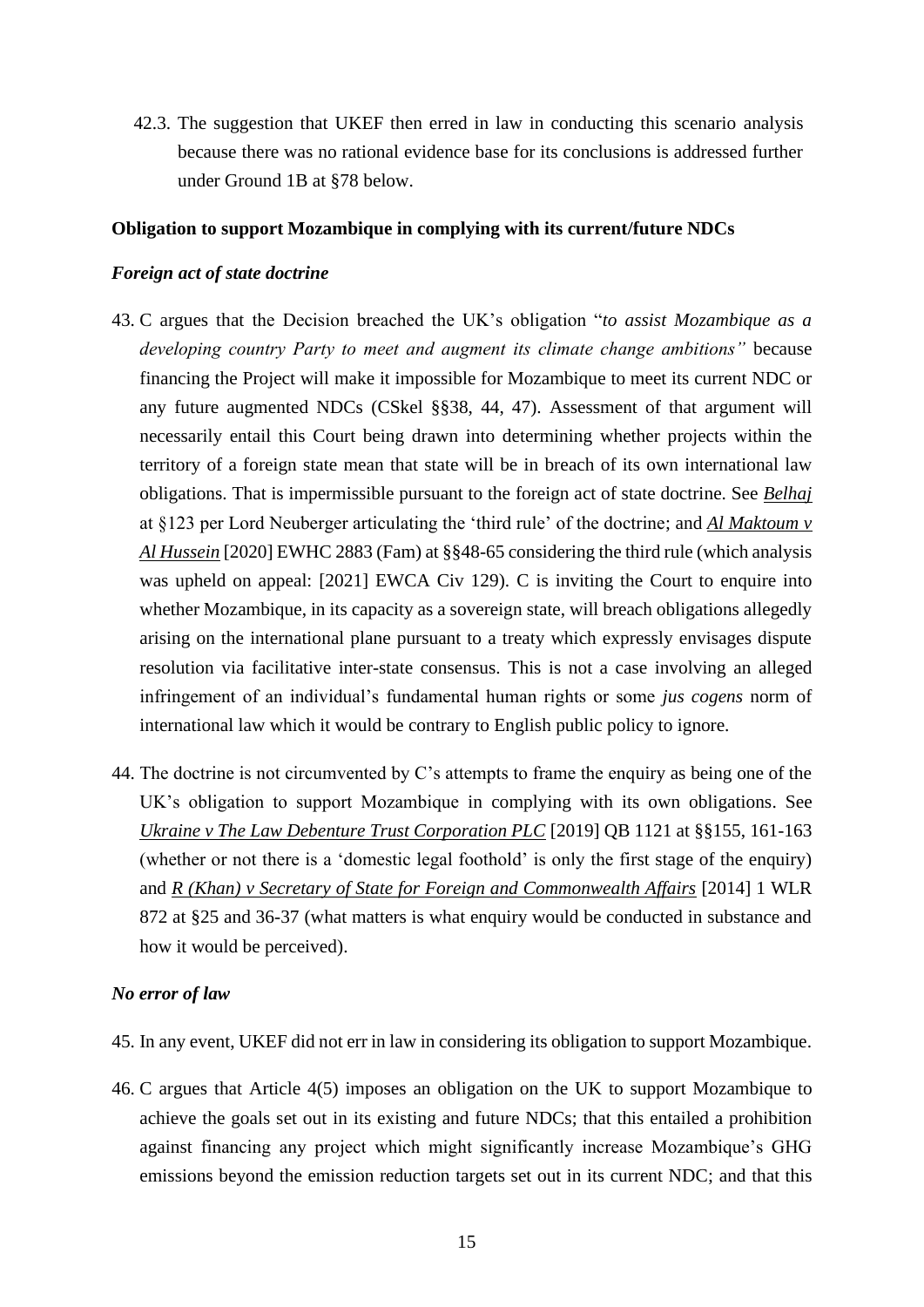prohibition was breached in this case because financing the Project will make it "*impossible"* for Mozambique to meet its current NDC and/or because lock-in will prevent Mozambique from making future emission reductions (CSkel §§41, 47).

- 47. First, the CCR considered the Project's consistency with Mozambique's NDC and reached an entirely rational and tenable conclusion that it was "*in alignment"* with its contents and, "*by extension"*, Mozambique's PA commitments **[CB2/21/271]**.
- 48. This NDC set out various emission reduction estimates which Mozambique believes will be achieved "*based on the policy actions and programmes"* listed elsewhere in its NDC: see **[CB2/2/13]**. However, their achievement is said to be conditional upon Mozambique obtaining sufficient international support.
- 49. The NDC then defines Mozambique's contributions as comprising the implementation of various designated 'policy actions and programmes'. One of these is its 'Master Plan for Natural Gas (2014 to 2030)' which envisages delivery of the Project: **[CB/833]**. The CCR also noted that Mozambique's NDC refers to the priorities set out in its National Climate Change Adaptation and Mitigation Strategy which provides that mitigation efforts with "*multiple benefits"* will be prioritised in order to achieve (inter alia) the exploration and more sustainable use of Mozambique's energy resources, promoting access to resources, the alleviation of poverty and "*guaranteed basic social services and infrastructure"* **[CB2/21/257] [SB/899]**.
- 50. The CCR expressly recognised the internal tension in Mozambique's NDC commitments stating that "*[t]he issue of reconciling sustainable development priorities for developing nations such as Mozambique is complicated"* **[CB2/21/269]**. It reached the conclusion that the Project was nevertheless in alignment with Mozambique's NDC not simply because it is incorporated within it but also because:
	- 50.1. Mozambique needs financial resources to support the country's climate resilience **[CB2/21/255]**.
	- 50.2. Whilst the Project would increase Mozambique's emissions in the short-term, it is also likely to provide it with the financial means to do something to address the country's emissions in the longer-term by enabling investment in the electricity distribution network and renewable energy developments. Without this, there are unlikely to be the means to achieve the emissions mitigation sought by Mozambique's NDC. In this way the Project could act as a 'transformational catalyst' and offer an energy bridge as the country moves to renewable energy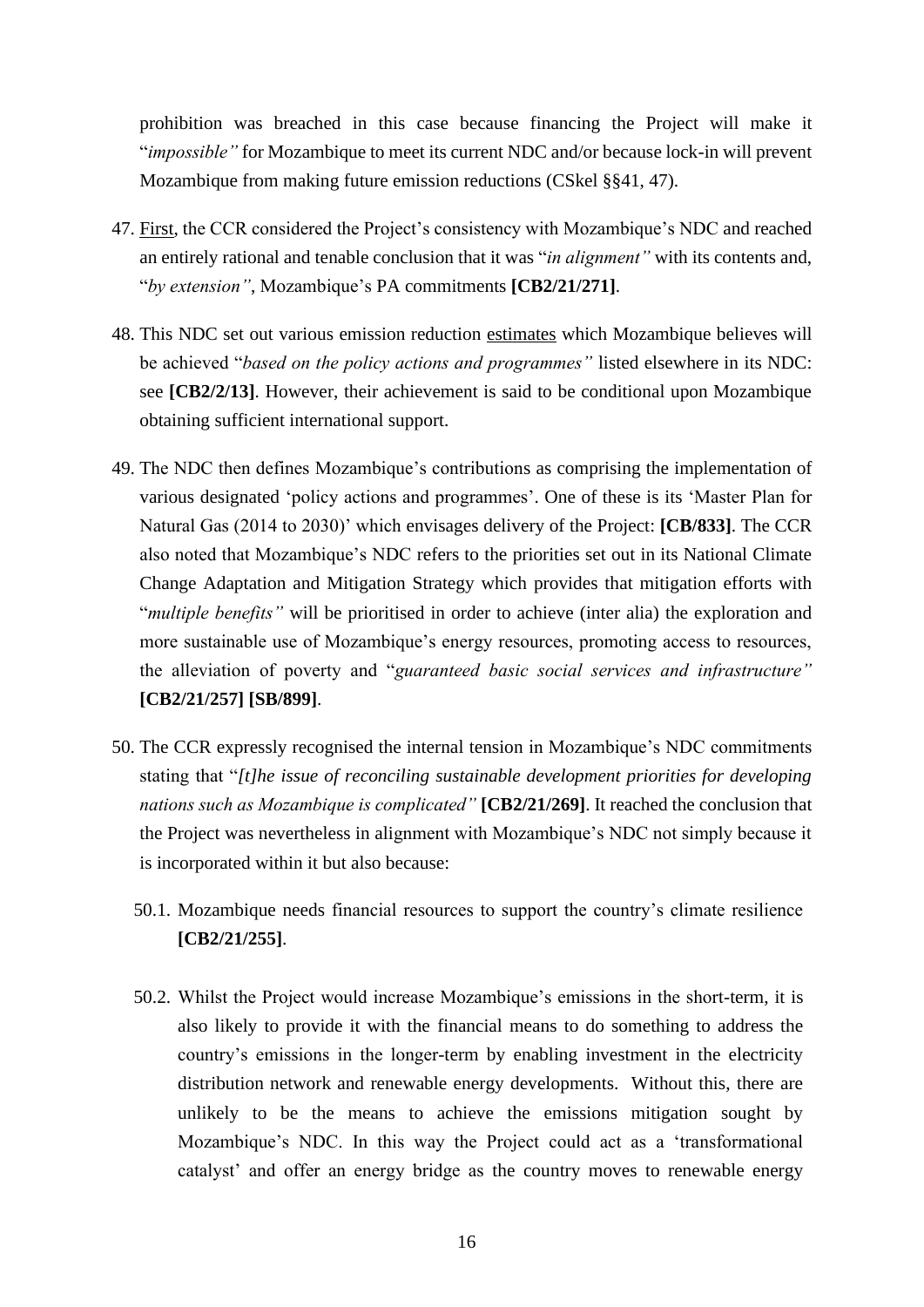sources. See **[CB2/21/252, 255, 268-270]**. 4 In reaching this conclusion UKEF had regard to (inter alia):

- (i) The advice of the Department of International Trade Oil and Gas Team in April 2020 that renewables cannot yet provide an alternative for an energy project of this scale, that Mozambique's biggest challenge is enhancing grid resilience, and that the revenue streams from LNG will allow Mozambique to invest in infrastructure and sustainably realise its clean energy potential, including reinforcement and development of its electricity grid. See **[SB/1070]**.
- (ii) The indication given by the Government of Mozambique during AfDB's due diligence that proceeds from the Project will improve the country's overall resilience and ability to respond and adapt to a changing climate: see **[SB/628] [SB/658]**. <sup>5</sup> AfDB concluded that Mozambique recognises natural gas as a transition fuel and specifies the implementation of the Master Plan as a mitigation strategy in its NDC.

See further **[CB1/8/224-226]** and **[CB1/7/184-185]**.

- 51. This approach is entirely consistent with the PA's express recognition of the special circumstances of developing countries and the competing objectives of combatting climate change whilst eradicating poverty and becoming climate resilient (see §§16 and 18 above). The view reached by UKEF on this matter was rational and tenable. Indeed, it is supported by the evidence of Dr Hawkes: **[CB1/10/271-272]**.
- 52. It is also important to keep in mind that UKEF was conducting due diligence on an export finance decision relating to a project that is taking place in different host country. Whilst C's witnesses challenge Mozambique's NDC, it is not for UKEF to police whether a foreign state's NDC is sufficient or internally consistent having regard to the PA objectives.
- 53. The next step in C's logic is also flawed, namely that UKEF's provision of export finance in relation to the Project would make it impossible for Mozambique to achieve the goals set out in its NDC. C wrongly proceeds as though the Decision were a decision to construct and operate the Project i.e. as though it will act as a 'but for' cause of the GHG emissions

<sup>&</sup>lt;sup>4</sup> It is noted that Professor Anderson accepts that external funding is required for Mozambique to develop its energy system: **[CB1/6/162/20]**.

 $5 \text{ C}$  is wrong to suggest (CSkel §36(d)) that the CCR said that UKEF had no information about how the project funds would be utilised. The CCR said that there was "*no further information*" beyond what had been provided by the AfDB: **[CB2/21/269]**.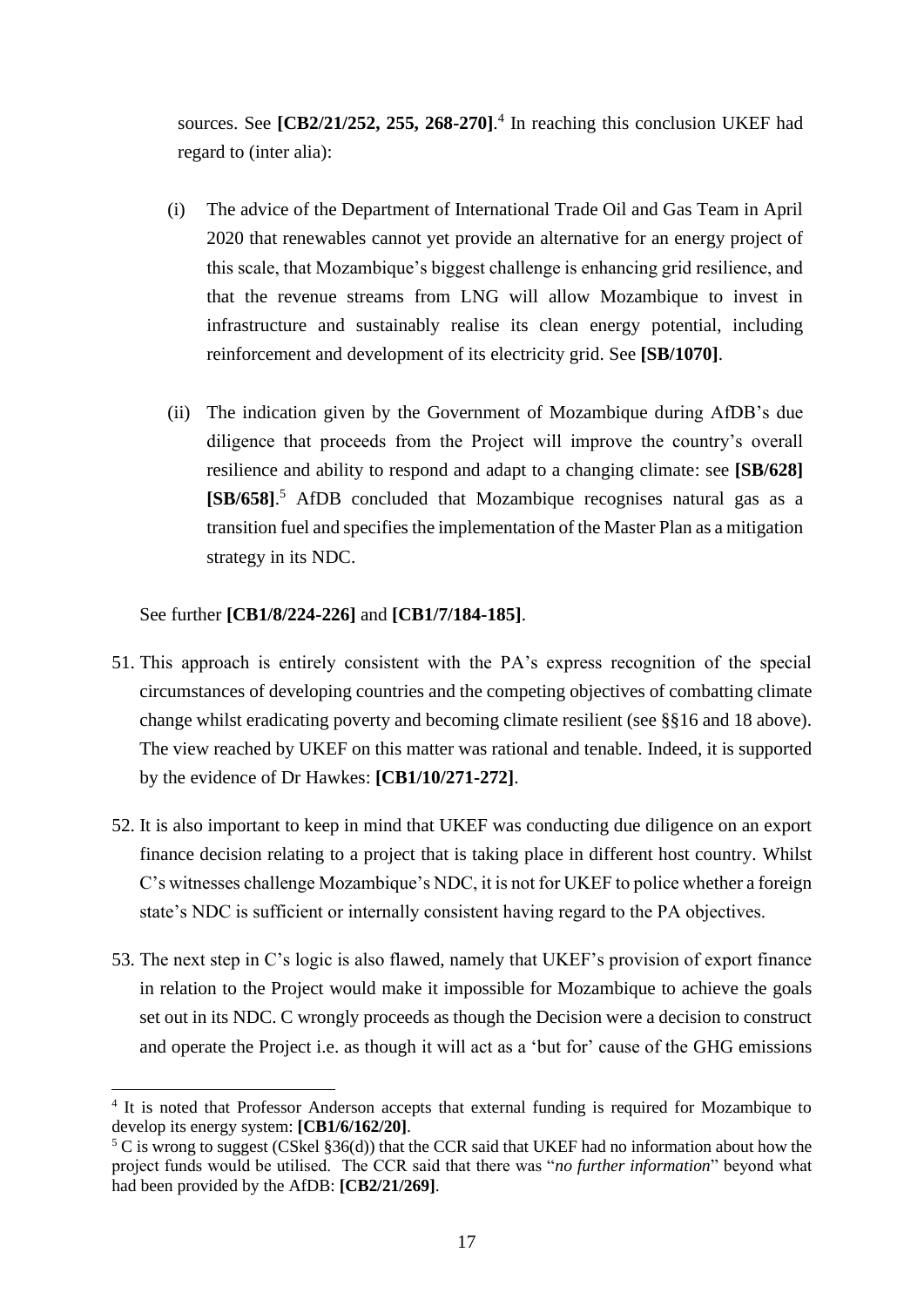complained of. However, by the time of the Decision, the Project was already underway and UKEF's judgment was that it would proceed whether UKEF provided export finance or not: **[CB1/7/192-193/105-108]**.

## **GROUND 1B: OTHER ERRORS IN UKEF'S CLIMATE ANALYSIS**

## **Applicable standard of review**

- 54. Ground 1B argues that UKEF's assessment of the climate change impact of the Project was otherwise contrary to general principles of English public law. Absent statutory requirements, the considerations to take into account, the weight they should be given and the nature/intensity of inquiries into them are all matters for the decision-maker reviewable only on grounds of irrationality<sup>6</sup> which is a deliberately strict standard.<sup>7</sup>
- 55. The following factors also justify a substantial margin being accorded to UKEF: (i) the Decision was taken within the context of a statutory framework according significant discretion (§10 above); (ii) the Decision involved balancing a number of public interest factors at a high, strategic level (§5 above); and (iii) UKEF's assessment of climate change impact was inherently predictive, requiring an exercise of judgment as to what might happen having regard to scientific and/or technical material including the advice of independent consultants. Cf. *R (Spurrier) v SST* [2020] PTSR 240 at §§148-152 and 176- 181.
- 56. There is no single prescribed or recognised way in which climate change and consistency with the PA must be considered. This is apparent from the differences in the views expressed by C's witnesses over what UKEF ought to have done and indeed over the role of gas in transition. The appropriate approach was a matter for UKEF and there is no basis for suggesting that its approach was irrational. UKEF's judgment on how to undertake its consideration in the CCR, and what information to take into account, was informed by expert input and extensive discussions: see **[CB1/7/186-188] [CB1/8/207-210, 212-216, 229, 237] [CB2/11/102]**. UKEF relied on the advice of Wood Mackenzie (see its report at **[CB2/9/64]**) but did not just accept it. It is also relevant that the CCR undertaken in May 2020 was the first of its kind. No similar exercise had been undertaken before within Government or by another ECA: **[CB1/7/187/82]** and **[CB1/8/209/35-36]**. UKEF's

<sup>6</sup> *R (Khatun) v Newham LBC* [2005] QB 37 at §35; *R (Plantagenet Alliance) v Secretary of State for Justice* [2015] 3 All ER 261 at §100; *R (DSD) v Parole Board* [2019] QB 285 at §141.

<sup>7</sup> *R (CAAT) v Secretary of State for International Trade* [2019] 1 WLR 5765 at §152. Courts have warned against requiring an "*unrealistic counsel of perfection"* even in the context of heavily regulated environmental impact assessments: *R (Blewett) v Derbyshire CC* [2004 Env LR 29 at §41 (endorsed by the Court of Appeal in  $R$  (Plan B Earth) v SSfT [2020] PTSR 1446 at §§126-144).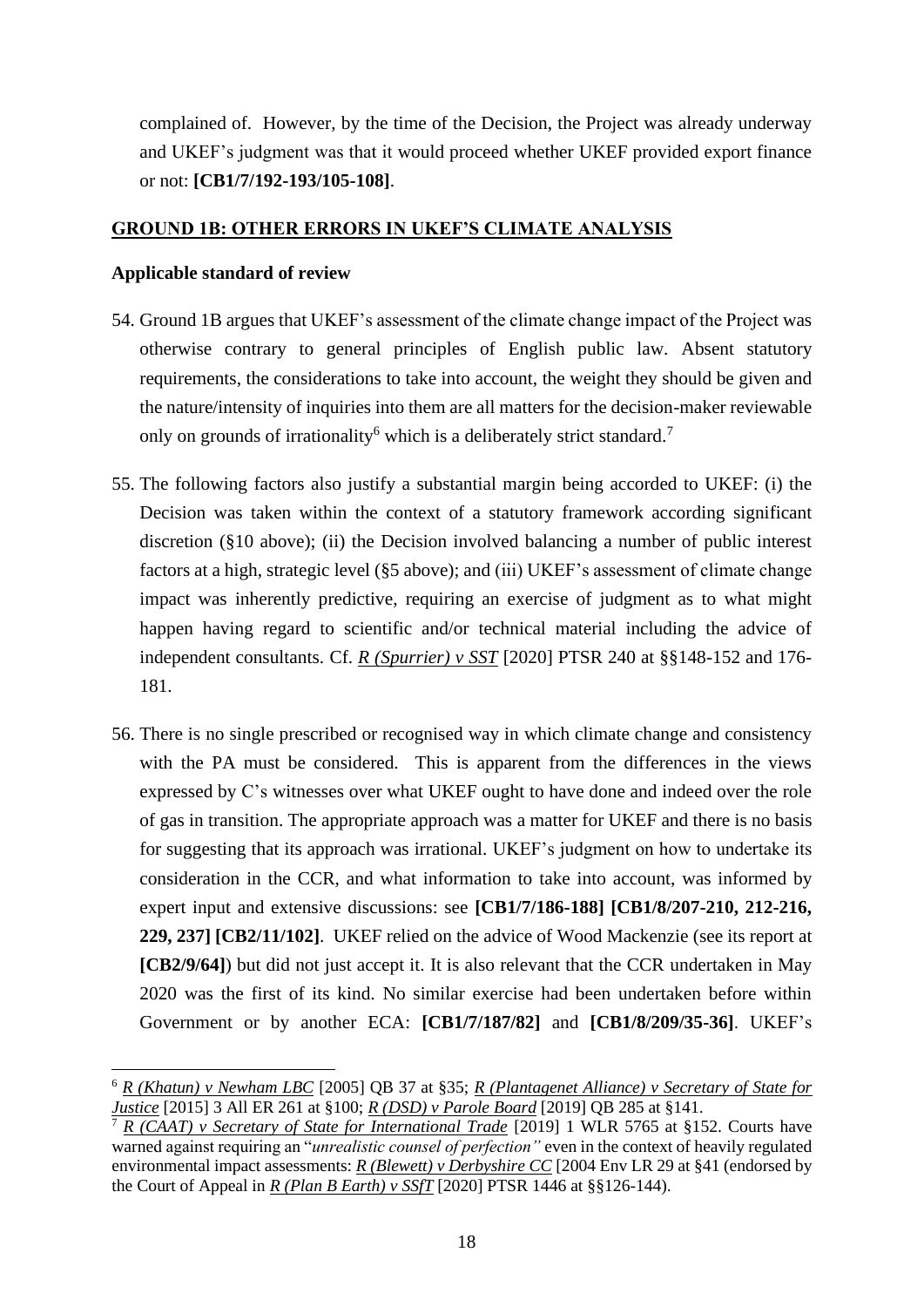approach to the CCR cannot be irrational when it not only reflected the consideration given to the issue by AfDB and other ECAs but went further than that.

57. At their highest, C's arguments amount to a difference of opinion between C's witnesses and the views of the Ds, the IPs and their witnesses. This does not suffice to show an error of law. C is inviting the Court to enter into the forbidden territory of adjudicating between the competing but rational views of experts.

#### **Quantification of Scope 3 emissions**

- 58. C argues that the Ds erred in law by taking decisions without having obtained a quantitative estimate of the Project's Scope 3 emissions because it is impossible to consider climate change impacts without doing so (CSkel §§69(a), 72).
- 59. UKEF's CCR conducted a high-level qualitative assessment of the likely Scope 3 emissions that will result from the Project, finding that these would be "*very high and will significantly exceed Scope 1 and Scope 2 emissions from the Project facilities, as well as exceeding 25,000 tonnes CO2e per year (the threshold set by the IFC to determining whether GHG emissions are considered 'significant')"* **[CB2/21/253]**. Having reviewed the CCR, Mr Taylor was under no illusions as to the scale of these emissions. His submission dated 1 June 2020, provided to both the Secretary of State and HMT, stated that he had specifically taken into account "*the significant impact that the project will have due to increased GHG emissions"* **[CB2/17/153/56e]**.
- 60. UKEF's ESHR Policy did not require it to consider Scope 3 emissions, let alone quantify them. Neither the OECD Common Approaches, EP3 nor any of the expressly designated international standards referred to therein required UKEF to quantify or benchmark the Scope 3 emissions of any project being considered. IFC PS 3 merely requires project sponsors to quantify Scope 1 and 2 emissions for projects expected to produce more than 25,000 tonnes of CO2e annually, whilst the WB EHS Guidelines merely set out possible actions that can be taken by project sponsors to reduce GHG emissions in high-level terms. The OECD Common Approaches similarly provide that "*where relevant and feasible, Adherents shall try to obtain and report the estimated annual direct and indirect greenhouse gas emissions (Scope I and Scope II respectively) ..."* (para.46). EP3 Principle 2 (read with Annex A) provides that Scope 1 and 2 emissions (i.e. not Scope 3) shall be quantified and reported where they are expected to exceed 100,000 tonnes of CO2e per year.
- 61. C notes that the GHG Protocol methodology is referred to in the Recommendations of the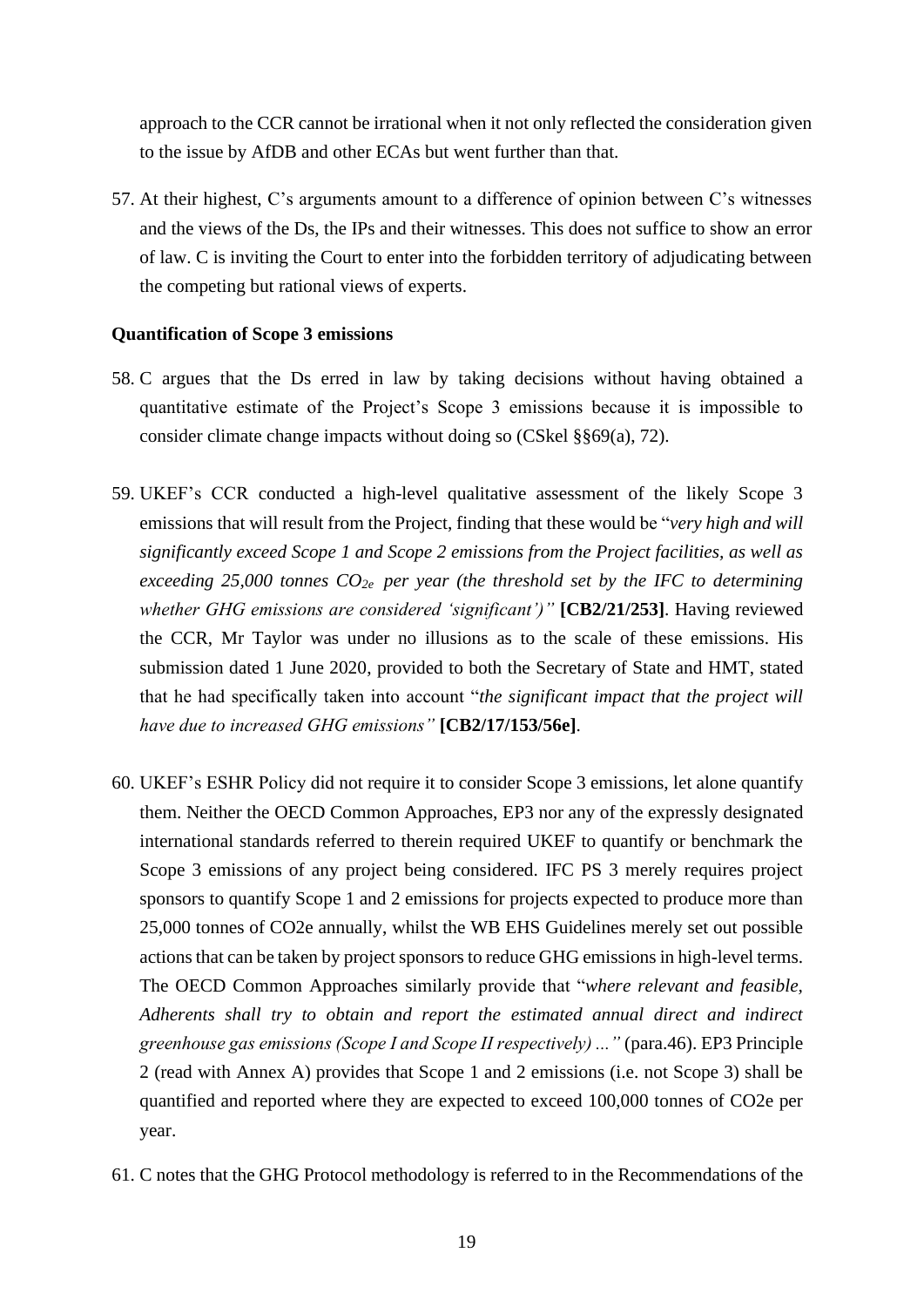Task Force on Climate-Related Financial Disclosures ("**TCFD**") (CSkel §76). C now appears to accept Ds' argument (DGR §57 **[CB1/2/79]**) that it was not obliged to apply the TCFD and that in any event neither the TCFD nor the GHG Protocol mandate the quantification of Scope 3 emissions. C argues instead that the crucial point is that this methodology was available. However, in circumstances in which no applicable law or policy required UKEF to undertake this analysis, the question for the Court is whether its failure to do so was irrational. The absence of any applicable policy or standard requiring the same is telling (as it was in *Packham v SSfT* [2021] Env LR 10 where the Court of Appeal rejected an argument that considering the implications of the PA required a more intensive assessment than had been carried out: see in particular §§95-99).

- 62. The qualitative assessment of the Project's Scope 3 emissions also needs to be viewed in the light of UKEF's assessment that it was appropriate to focus on the net climate change impact of the Project (which would also take into account any reductions in emissions as a result of the Project's gas displacing more polluting fuels such as oil or gas). For the reasons given in the CCR, and by Wood Mackenzie (**[CB2/9/71-73, 78-79]**), it was rational to consider the impact of Scope 3 emissions in qualitative terms. UKEF was advised by Wood Mackenzie that there was unavoidable uncertainty arising from the Project's off-taking arrangements meaning that it was impossible to state with certainty what the impact of the Project's Scope 3 emissions would be. The CCR gave the matter reasonable consideration to the extent judged appropriate in light of that uncertainty. Uncertainty over the method of assessment is a relevant consideration when judging whether and how to take something into account: *Friends of the Earth* at §166.
- 63. Further, by the time that Mr Taylor took the Decision he had seen some high-level quantitative estimates of the absolute Scope 3 emissions that would be generated by the Project (produced after the CCR in the context of assessing possible carbon offsetting actions). He concluded that these simply confirmed the qualitative conclusion expressed in the CCR and so did not affect his conclusions: see **[CB1/7/192/103-104]**, **[SB/1584, 1587] [CB2/28-30]**.
- 64. C relies upon the comments from Ben Caldecott, but those related to an earlier draft of the CCR and a qualitative assessment of Scope 3 emissions was subsequently conducted and added as noted above.
- 65. The Australian case of *Gloucester Resources Limited v Minister for Planning* [2019] NSWLEC 7 is far removed from the context of an ECA conducting due diligence and considered a different policy and statutory framework. It is not authority for the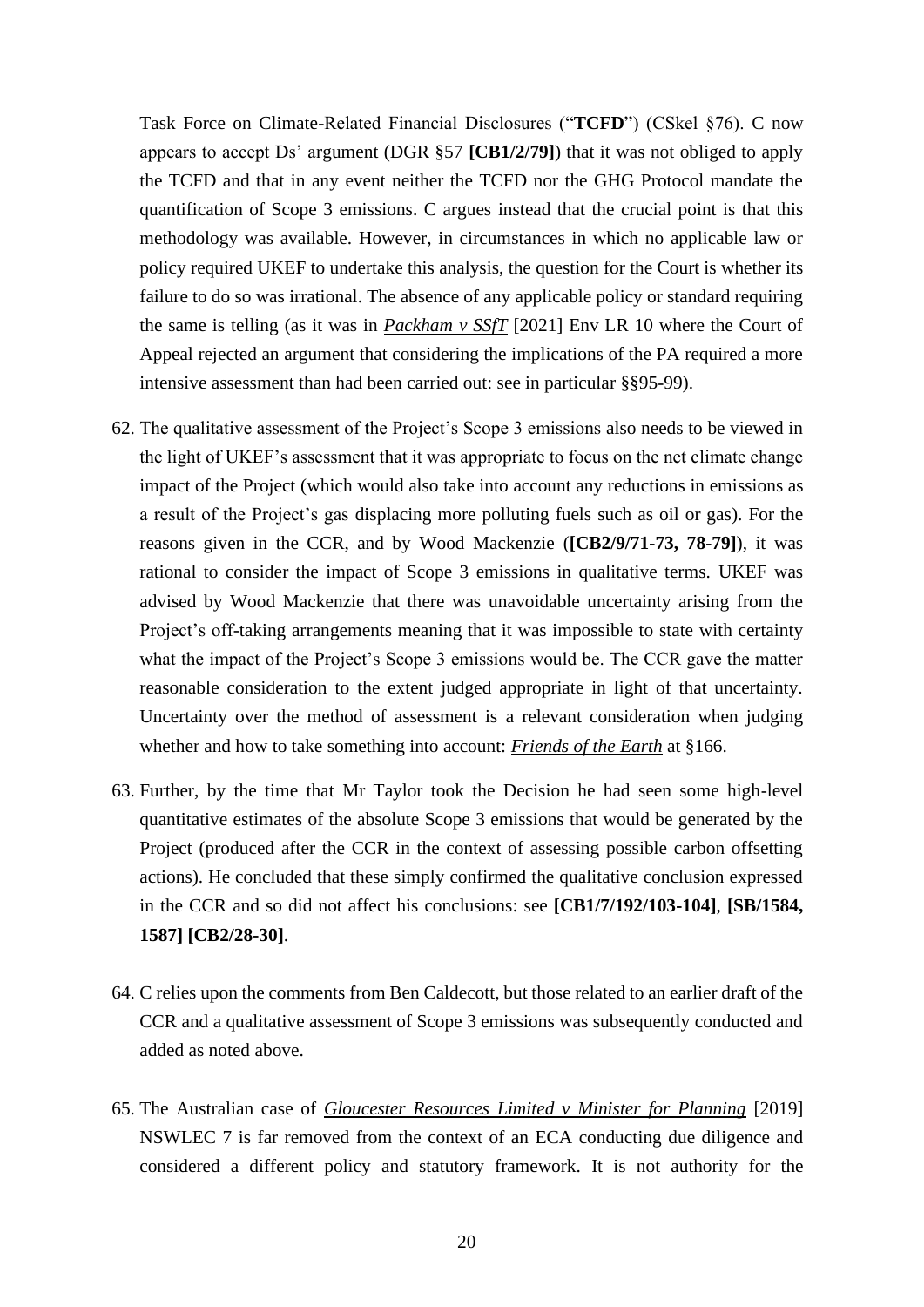proposition that the only rational way to reach conclusions about the impact of a project on global GHG emissions is to undertake some benchmarked quantitative analysis. The case is also distinguishable. Here, UKEF did consider Scope 3 emissions, explained the way that it did so, and why, in its CCR.

66. The opinions of Professor Anderson and Mr Muttitt as to what UKEF ought to have done are bare opinions, not rooted in any applicable legal standard or policy. Their criticisms are in reality a series of disagreements about the merits of UKEF's judgments in compiling the CCR. See, in any event *Gardner v Secretary of State for Health and Social Care* [2021] EWHC 2946 (Admin).

#### **Budgets, pathways and the UNEP Production Gap Report**

- 67. C contends that it was necessary to benchmark emissions against carbon budgets and pathways in order to assess consistency of the Decision or Project with the PA (CSkel §82). C cites no standard in support of that but again simply relies on the bare opinion of Mr Muttitt. There is no official publication which makes good C's argument that it was necessary to undertake a quantified analysis of climate change impacts against a budget or pathway benchmark.
- 68. C contends that UKEF failed to use the right "yardstick" when considering consistency with the PA, but there is no single PA "yardstick". The long-term temperature goal in Article 2(1)(a) of the PA is to hold the increase in temperature to well below 2  $^{\circ}$ C and pursue efforts to limit the increase to 1.5 °C. This does not present a single defined goal but covers a range of potential outcomes.
- 69. There is no published carbon budget for the PA: **[CB1/8/237/127]**. Indeed, there is no other kind of single pathway or budget for a PA-consistent future which would provide an official or even accepted benchmark. In any event, the long-term temperature goal in Article 2(1)(a) is only one element of the PA.
- 70. C relies on an approach and 'budgets' produced by Professor Anderson in his witness evidence, drawing on his academic work which was first published the day before the CCR was completed: **[CB1/8/236/126]** and **[CB1/4/130-131]**. It cannot be contended that using the approach in Professor Anderson's evidence was the only rational approach.
- 71. C also says that regard should have been had to the IPCC SR15 Report and the UNEP 2019 Production Gap Report. Neither of these documents was so obviously material that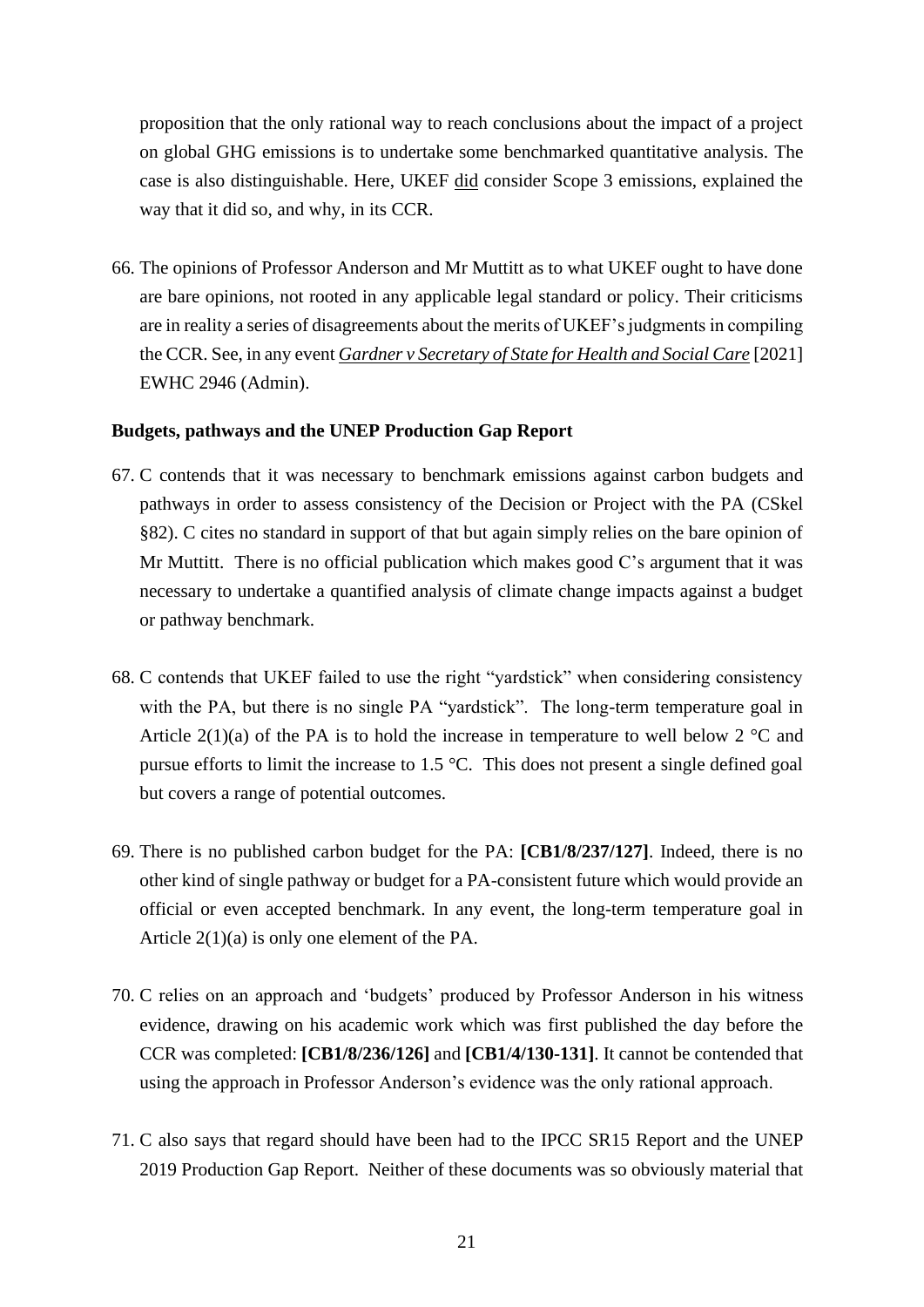it would be irrational not to specifically take them into account.

- 72. As to the 1.5°C pathways from the IPCC SR15 report, see §41 above. UKEF's CCR expressly had regard to both limbs of the PA temperature goal and C's own witness based his own analysis on a budget aligned with a likely chance of achieving the 2 °C target.
- 73. As to the UNEP 2019 Production Gap Report, UKEF was well aware of the issues discussed in that Report including that production levels are currently too high to achieve the 1.5°C target (see **[CB1/7/190/92]**) and that not all of the world's existing fossil fuels can be exploited within the PA temperature goals (see **[CB1/7/190/§93]**, **[CB1/8/237/128]**  and **[CB2/21/276]** noting the *Nature* paper cited by Professor Anderson).

## **Reliance on the Wood Mackenzie Report**

- 74. C contends that UKEF was wrong to rely on the Wood Mackenzie Report, given the scope of work for the Report and Total's involvement in it (CSkel §§92-100). However, it fails to identify anything which could amount to an error of law.
- 75. Wood Mackenzie were not instructed to provide a comprehensive climate change report. The scope of work covered Scope 3 emissions impacts, which is what the Lender Group judged to be necessary: **[CB1/8/209/37]** and **[CB2/10/93]**. The scope of work was drawnup in consultation with the Lender Group and discussed by UKEF internally: **[CB1/8/209- 210] [CB2/10/88-101]** and **[SB/1587-1589]**. UKEF challenged Wood Mackenzie about some of its underlying assumptions in a series of calls, which led to changes being made: **[CB1/8/211/41-42]**. UKEF was well-aware of the scope of the work and the limitations of it, which is why it produced its own CCR: **[CB1/8/211/44]**.
- 76. UKEF was involved in asking Total to procure the services of Wood Mackenzie: **[CB1/8/209/37]**. That was in line with industry practice and does not display a lack of independence: **[CB1/8/210/38]**. Wood Mackenzie owed its duty of care to the Lender Group and its report itself records that it was produced *"for the benefit of Lenders"*: **[CB2/9/86]***.*

## **Capacity of the Project to displace more polluting fossil fuels**

- 77. The Court is invited to read the full reasoning on this point in the body of the CCR. See **[CB2/21/274-275]** discussed at §42 above.
- 78. UKEF's analysis was not fatally flawed simply because it went beyond that conducted by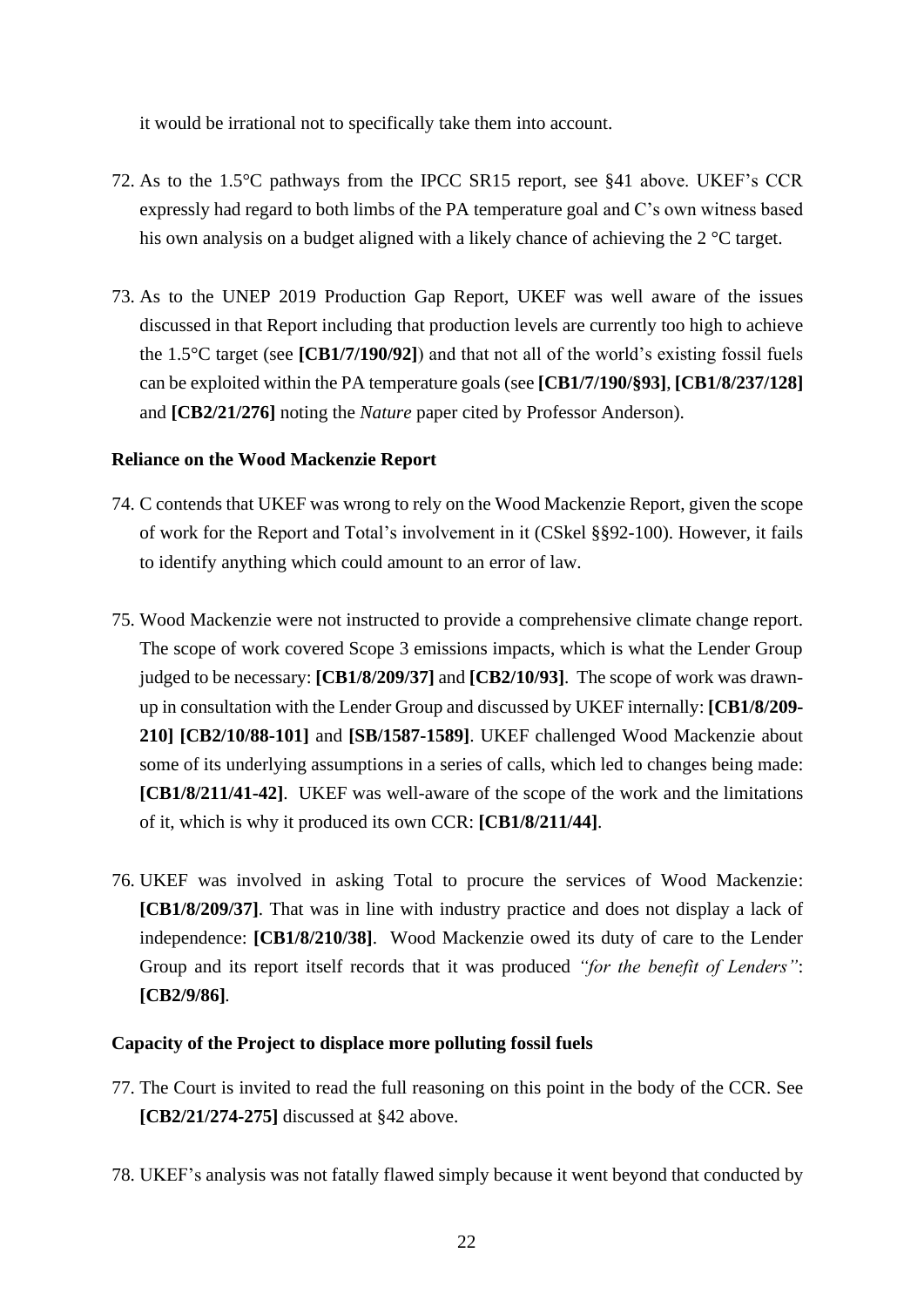Wood Mackenzie or because it did not entail some kind of quantitative comparison. The reasons for its conclusions are set out in the CCR. The conclusions drawn were predictive assessments by UKEF, drawing on all of the evidence available to it. That included the advice in the Wood Mackenzie Report (such as the analysis of the likely LNG markets and that key Asian markets had particular scope for coal displacement: **[CB2/9/68-78] [CB2/19/182-183]** and **[SB/649-650]**) alongside other information which UKEF had obtained from other enquiries (see **[CB1/8/217/55] [CB2/21/274-275]** citing, for example, analysis from US EXIM and the IEA World Energy Outlook report).

#### **Error of fact in quantification of Scope 1 emissions: 2 trains vs. 6 trains**

- 79. UKEF's quantitative estimate of the Scope 1 emissions in respect of the Project was based on it comprising of two liquefaction units/trains. C argues that UKEF thereby proceeded on the basis of an error of fact because it should have taken into account "*the likely further expansion of the project to 6 or more production trains"* (CSkel §§108-109).
- 80. There was no error about the number of trains involved in the Project. The CCR set out to consider the Project, meaning the development defined in the financing agreements in relation to which UKEF was proposing to provide export finance (**[CB1/8/229-231]**. The Project, as defined, is a two-train project (see **[CB1/9/251/35]**). This approach was consistent with the OECD Common Approaches (p.5) and EP3 (p.18) which both define the 'project' to be considered by reference to the new undertaking for which the export support is proposed (**[CB1/8/231/105]**).
- 81. C's references to the 2014 EIA are outdated because the scope of the Project was reduced after 2014: **[CB1/8/229/101]**. Other ECAs, including EKN, considered the two-train project (see, for example **[SB/1534]**).
- 82. IFC PS1 refers to an assessment of impacts resulting *"from other existing, planned or reasonably defined developments"*. However, UKEF did not consider that there was any existing, planned or reasonably defined development to expand the number of trains such as to fall within the ambit of this standard: **[CB1/8/230/102]**. In forming that judgment, it took account of the fact that separate projects had been put on hold and the complexity of even developing the two-train Project which made the development of additional trains in no way certain or likely: [CB1/8/230/103]<sup>8</sup>. There is no certainty about whether the Project would expand in the future, and, if so, by how much and when and UKEF has not

<sup>8</sup> Contrary to what is said at CSkel §§111 and 113, the Ds do not accept that the Project will expand; DGD §98 says nothing of the sort **[CB1/2/90]**.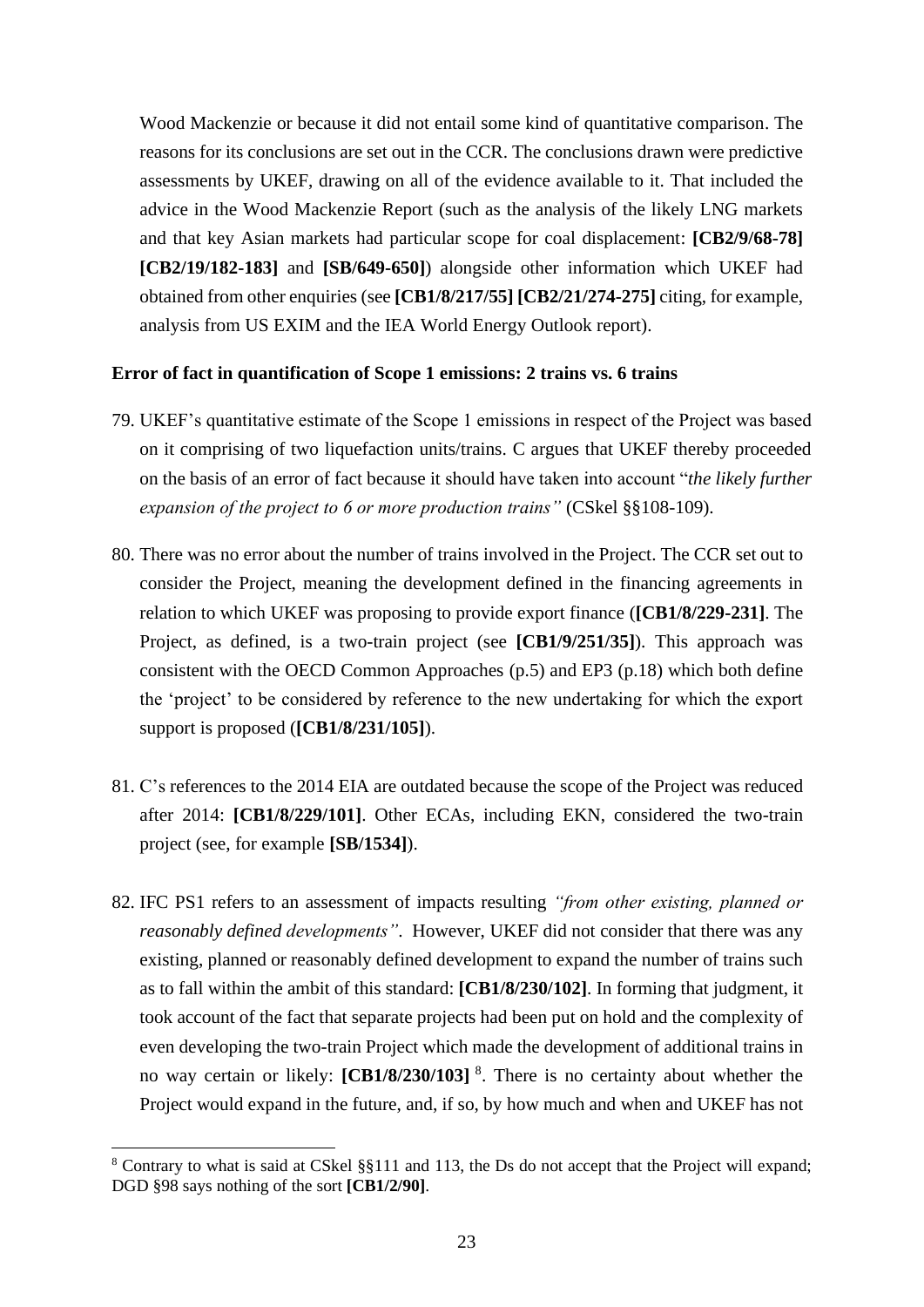committed to provide export finance to support funding of the same. There is in any event no obligation for UKEF to consider cumulative impacts for the reasons set out in DGD §96 **[CB1/2/89]**.

83. In reality, this is not an 'error of fact' argument. There was no mistake as to an established existing fact (cf. *E* v *SSHD* [2004] QB 1044 at §66). Matters of opinion and evaluation cannot give rise to a mistake of fact challenge: *R (Institute of Chartered Accountants) v Lord Chancellor* [2019] EWHC 461 (Admin) at §79. What C really complains about is UKEF's application of IFC PS1 to the facts before it, which required a judgment as to whether there was any existing, planned or reasonably defined development to expand the Project. That judgment is only reviewable if irrational, which it plainly was not.

#### **Failure to properly consider lock-in**

- 84. Lock-in and transition risk was considered in the CCR. UKEF was aware of the issues, including the global picture (**[CB2/21/275-277]**) and the potential impact for renewables **[CB2/21/282]**. It expressly identified the risk of lock-in but noted that the Project would be an *"important contributor to the energy transition"* **[CB2/21/254]**. C's assertion that this assessment was flawed because there was a significant risk of lock-in is simply a disagreement with the merits of UKEF's judgment (cf. CSkel §116).
- 85. There was no policy or standard which required UKEF to undertake any kind of quantitative analysis of this risk and there is no basis for suggesting that UKEF's failure to undertake such an analysis is irrational (cf. CSkel §§117-118). UKEF carefully considered the possibility of calculating Committed Cumulative Carbon Emissions ("**CCCE**") for the Project but ruled it out for entirely rational reasons including the fact this calculation would need to be undertaken by specialist experts, that the methodology is not widely adopted and is still being pioneered and would need contributions from the Mozambique Government: **[CB1/8/241/§139] [CB2/21/268/23]**. Professor Anderson also confirms that LNG projects are not covered by the CCCE methodology and that the CCCE approach does not quantify 'systemic' or indirect lock-in: **[CB1/6/164/§26-27]**.

#### **Stranded assets**

86. Stranded asset risk was considered in the CCR and by UKEF's risk analysts: see **[CB2/19/201-203]** and **[CB2/21/254, 256, 283-285]**. Both concluded this risk was low. UKEF considered that it could appropriately assess this risk by means of a broad evaluative judgment. Nothing in the nature of the risk or any policy or applicable standard required that UKEF quantify the risk. Dr Hawkes agrees: **[CB1/10/264, 266/12, 17]**.